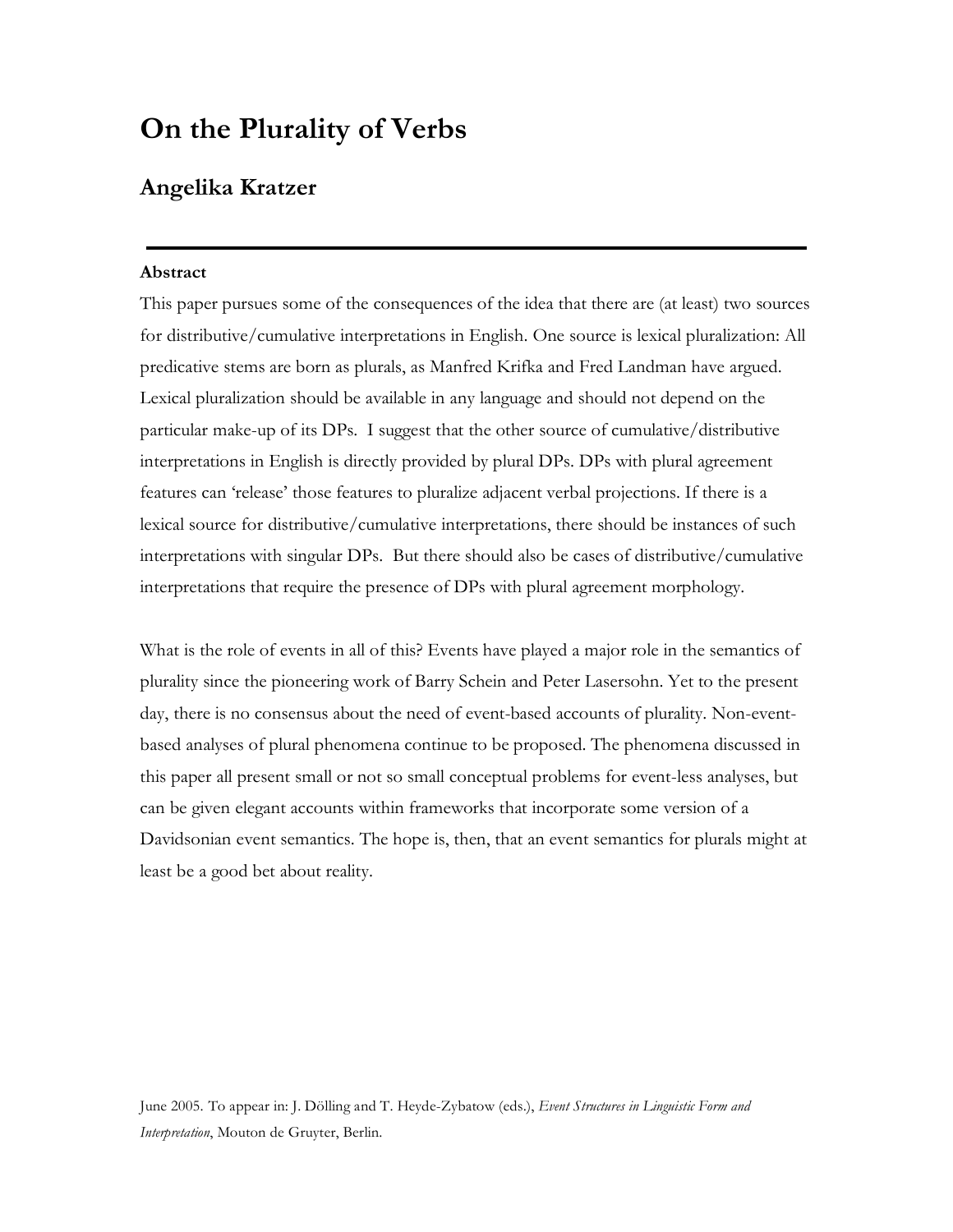#### **1. Pluralization**

 $\overline{a}$ 

Are there plural verbs? And if there are, how did they become that way? Take the verb *fall*. *Fall* denotes a relation between individuals and events: individuals who fall are being related to their falls. I don't know why, but most of us grew up believing that verb meanings start out 'singular': in the case of *fall*, singular individuals are being linked to singular events. My views changed when Manfred Krifka (1992) and Fred Landman (1996) suggested that verbs are born as plurals. *Fall* could then also link plural individuals to plural events from the very start<sup>1</sup>. This cannot be the end of the story, however. VPs and bigger verbal projections can be plural, too, and their plurality cannot always be inherited from the plurality of their verbs. There must be another source of pluralization, then. Sternefeld (1998), Sauerland (1998), Beck (2000), and Beck and Sauerland (2000) have proposed that there is an optional and freely available operator in the syntax that pluralizes predicates, both those that are basic and those that are syntactically derived. If they are right, the plurality of verbs is just a special case of a much more general phenomenon. In this paper, I will argue that there is a distinctive theoretical place for lexical pluralization, and that pluralization of phrasal verbal projections is not at all unconstrained. It can only occur in the immediate neighborhood of a DP with plural agreement morphology.

Before we begin, let us get the technicalities out of the way. How do you pluralize a predicate? Here is a recipe. First, our basic domains have to be right. The domain of entities  $D<sub>e</sub>$  should contain both singular and plural individuals. Following Link (1983), we construe plural individuals as sums and assume that  $D<sub>e</sub>$  is cumulative, that is, closed under sum formation: whenever x and y are in  $D_e$ , so is x+y, the sum of x and y. In addition to  $D_e$ , we need a domain of events  $D<sub>s</sub>$ . The sum operation is also defined for events, and, consequently,  $D_s$  can be assumed to be cumulative, too. Following Krifka (1986), we extend

<sup>&</sup>lt;sup>1</sup> . I am assuming a weak notion of plural, where singularities are special cases of pluralities (Link 1983). See Sauerland, Anderssen, and Yatsushiro (2004) for recent support (including processing and acquisition data) of this assumption.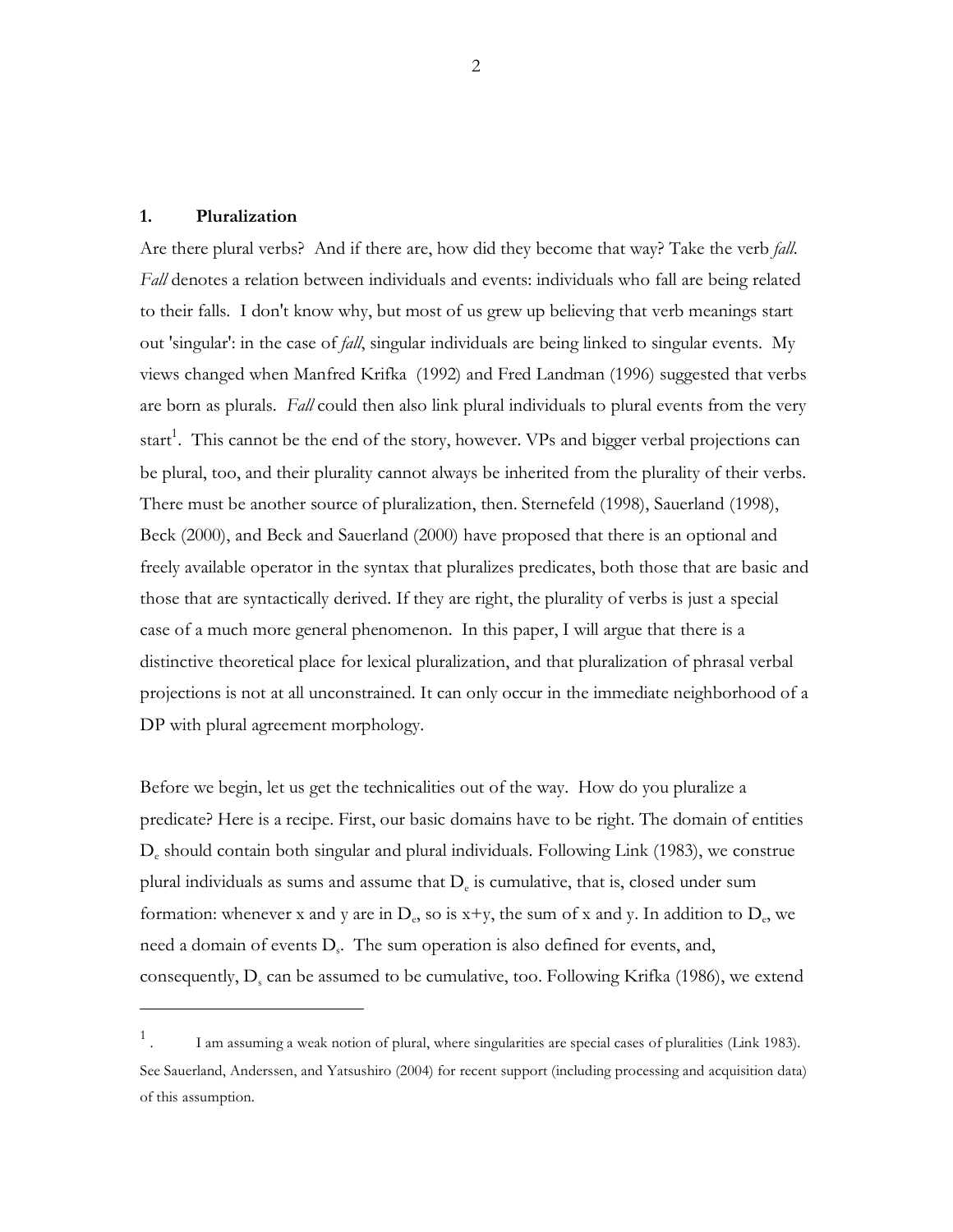the sum operation to ordered pairs and other tuples built from members of  $D_{\alpha}$  and  $D_{\alpha}$ . The sum of the pairs  $\langle \text{Mary}, \text{fall}\rangle$  and  $\langle \text{John}, \text{fall}\rangle$ , for example, would be  $\langle \text{John}+\text{Mary}\rangle$ ,  $fall_1 + fall_2$  >. Pluralization can now be defined as an operation  $*$  that maps sets that come with a sum operation to their smallest cumulative superset<sup>2</sup>. Here is an illustration of what  $*$ might do to the extension of *fall*. Suppose there are just two falls, one by Mary, and one by John. We have then:

\n- (1) a. 
$$
[[\text{fall}] = \{\text{50hn}, \text{fall}_1\text{>, } \text{Mary}, \text{fall}_2\text{,}\}
$$
\n- b.  $[[\text{fall}]] = \{\text{50hn}, \text{fall}_1\text{>, } \text{Mary}, \text{fall}_2\text{, } \text{50hn} + \text{Mary}, \text{fall}_1\text{, fall}_2\text{,}\}$
\n

Having learned how to pluralize, we can begin to think about the hard questions: Where do pluralization operators show up? Why do they show up where they do? How are they related to plural morphology on nouns and verbs? What is their semantic effect? And finally, if there is pluralization, shouldn't there be singularization, too? I will start with the last question, and suggest that there is no such thing as singular number. If the suggestion is correct, we do not expect operators that 'singularize', and we are entitled to focus our attention on pluralization alone. To make my point, I have to briefly discuss the interpretation of number marking with nouns.

#### **2. Nominal number. Eliminating [singular] as a number feature.**

Over the last 15 years or so<sup>3</sup>, Manfred Krifka has explored cumulativity as an important property of nominal and verbal predicates, and in the course of this work, the possibility emerged that cumulativity might correspond to a significant semantic universal: "simple

<sup>&</sup>lt;sup>2</sup>. See Krifka (1986) and Landman (1996). In my illustration, I am not working with Schönfinkeled verb denotations. I am using set talk, which allows a simple definition of the pluralization operation for predicates whose denotations let us define a plausible sum operation. The transition to Schönfinkeled denotations is straightforward. The operation that pluralizes functions of type  $D_{< e< s\uparrow v}$ , for example, can be defined as  $\lambda R_{\leq c \leq st} \lambda x_c \lambda c_s \leq \leq \leq \{ \leq x, e \geq: R(x)(e) \}$ . I will mostly use Schönfinkeled denotations, and I will then use "\*" also as the symbol for the corresponding cross-categorial pluralization operation. Basic types used in this paper: e (individuals), t (truth-values), s (events).

 $\frac{3}{1}$ . Krifka (1986, 1987, 1992, 1998).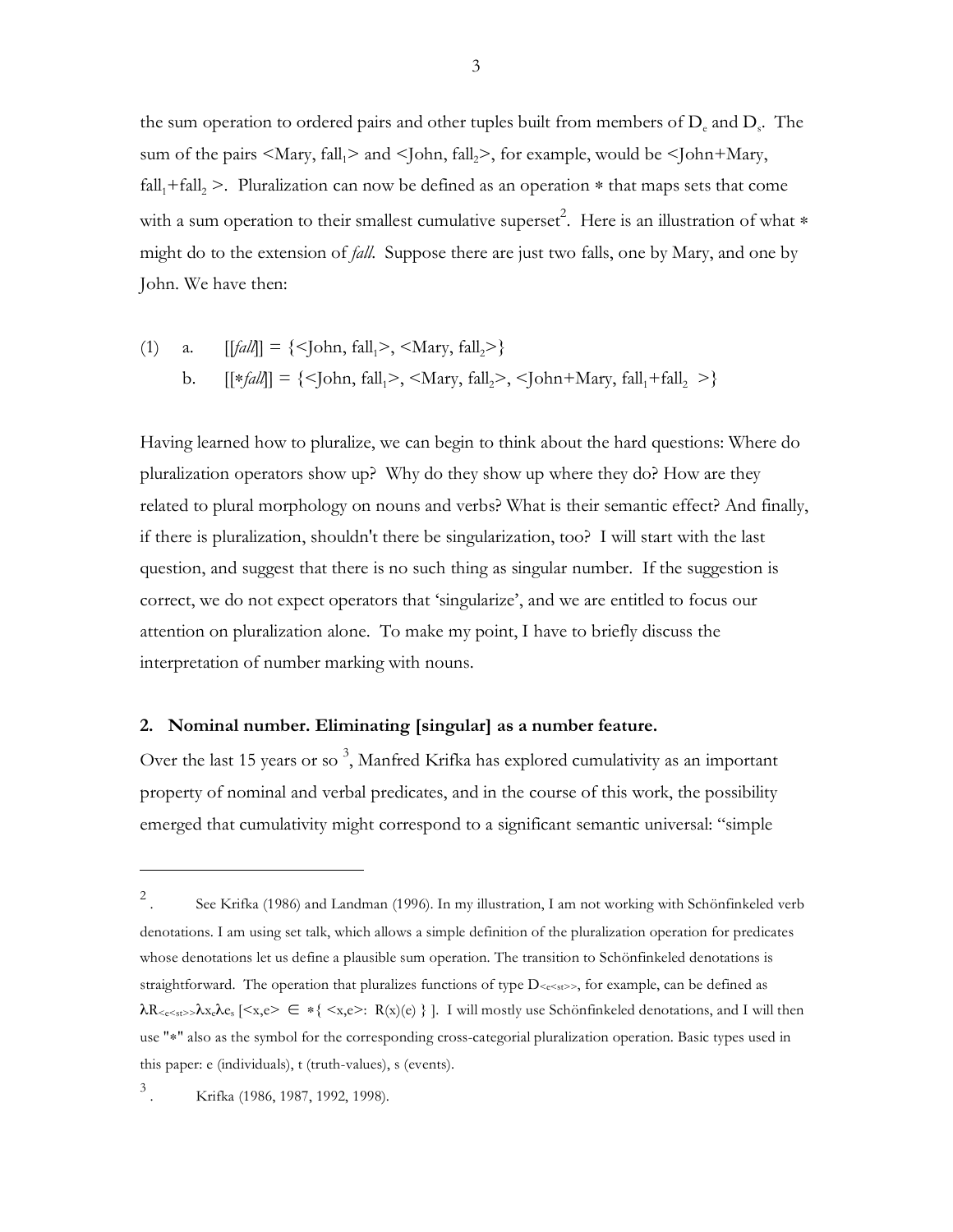predicates in natural language typically are cumulative". 4 Blatant counterexamples to Krifka's universal seem to be singular count nouns like *child*, *chair*, or *chin*. Following Link, the extensions of singular count nouns are usually taken to be sets of singularities, hence could not be cumulative. If Josephine is a child, and Beatrice is too, the sum of Beatrice and Josephine is not a child. Those two girls are children. However, *child*, *chair*, or *chin* are not necessarily simple predicates. They may already be complex by the time we get to see or hear them. They each might consist of a root (√*child*, √*chair*, √*chin*) and a piece of nominal inflection. Some have argued that common noun roots have predicative, number-neutral ('transnumeral') denotations (Müller (2000), Rullmann and You (2003)). On that proposal, the root √*child*, for example, would denote the set consisting of all singular children and their sums. The denotations of common noun roots would be cumulative, then, and would thus satisfy Krifka's universal. Alternatively, we might consider the possibility that noun roots are referential and refer to kinds, following Krifka (1995) and Yang (2001), who both build on Carlson (1977). Not being predicative at all, common noun roots would satisfy Krifka's universal trivially. It would now be part of the job of nominal inflection to turn those roots into predicates. This last proposal is very much in the spirit of Borer (2005), and is especially attractive since it does not assume any particular mode of individuation or portioning for the denotations of noun roots. Cross-linguistically, the function of individuating and portioning is often carried by classifiers. On an analysis where English common noun roots do not yet denote properties (that is, sets containing portions or individuals), there would be a stage in the derivation of English nouns where they look exactly like their Chinese or Japanese cousins. We would now have to look for classifiers in English, that is, pieces of inflection that could be held responsible for mapping kinds into sets of individuals or portions.

Following up on Krifka (1995), I want to suggest that English has a multiply ambiguous non-overt classifier, and that the noun forms that are usually categorized as 'singular' are in reality roots with an incorporated classifier. Here is an illustration of the proposal for count nouns.

(2) a.  $\left[\sqrt{\chi} \text{e} \text{b} \text{r} \text{a}\right] = \text{e} \text{b} \text{r} \text{a}.$ 

 $\overline{a}$ 

4. Krifka (1998), 200. See also Landman (1996, 2000).

4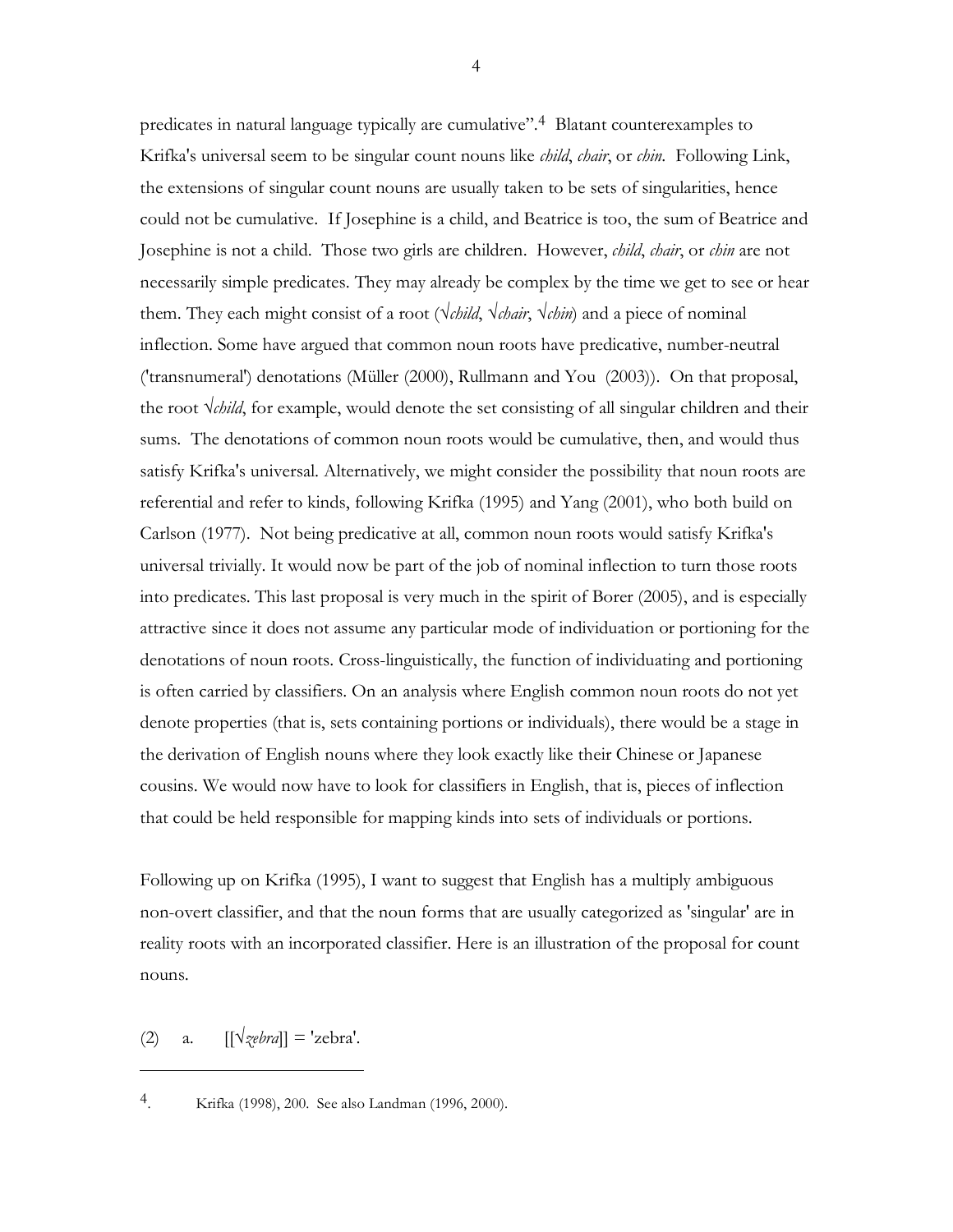\n- b. 
$$
[[CL_{ind}]] = \lambda x \lambda y \, [\text{kind}(x) \, \& \text{individual}(y) \, \& y \leq x]
$$
\n- $[[CL_{\text{kind}}]] = \lambda x \lambda y \, [\text{kind}(x) \, \& \text{kind}(y) \, \& y \leq x]$
\n

According to the proposal sketched in (2), the word *zebra* is a 'singular' predicate by the time we see or hear it. It was turned into a predicate by an incorporated ambiguous classifier, and is therefore ambiguous, too. It can denote a set of individual zebras (with  $CL_{ind}$ ), or a set of subspecies of the species 'zebra' (with CL<sub>kind</sub>). Zebra is ambiguous in this way, as shown in (3).

- (3) a. This zebra has not been fed.
	- b. This zebra is almost extinct.

On one interpretation, the incorporated classifier maps a kind to the set of its individual realizations. On the other interpretation, a kind is mapped to the set of its subkinds. You might call the result a 'singular' predicate, but we have to be careful if we talk that way. It is precisely those 'singular' predicates that are the input for pluralization. As shown in 4(a) and (b), the plural noun *zebras* is ambiguous in the very same way as the 'singular' noun *zebra* is.

- (4) a. Those zebras have not been fed.
	- b. Those two zebras are almost extinct.

4(a) talks about two individual zebras that have not been fed, and 4(b) about two subspecies of the species zebra that are almost extinct. Interestingly, the same ambiguous classifier can sometimes attach to certain mass nouns. If it does, the resulting predicates show the expected ambiguity, and so do the corresponding plural forms:

- (5) a. This wine is for table 8.
	- b. You dropped two red wines.
- (6) a. This Pinot Noir is rare.
	- b. We tasted five different Pinot Noirs.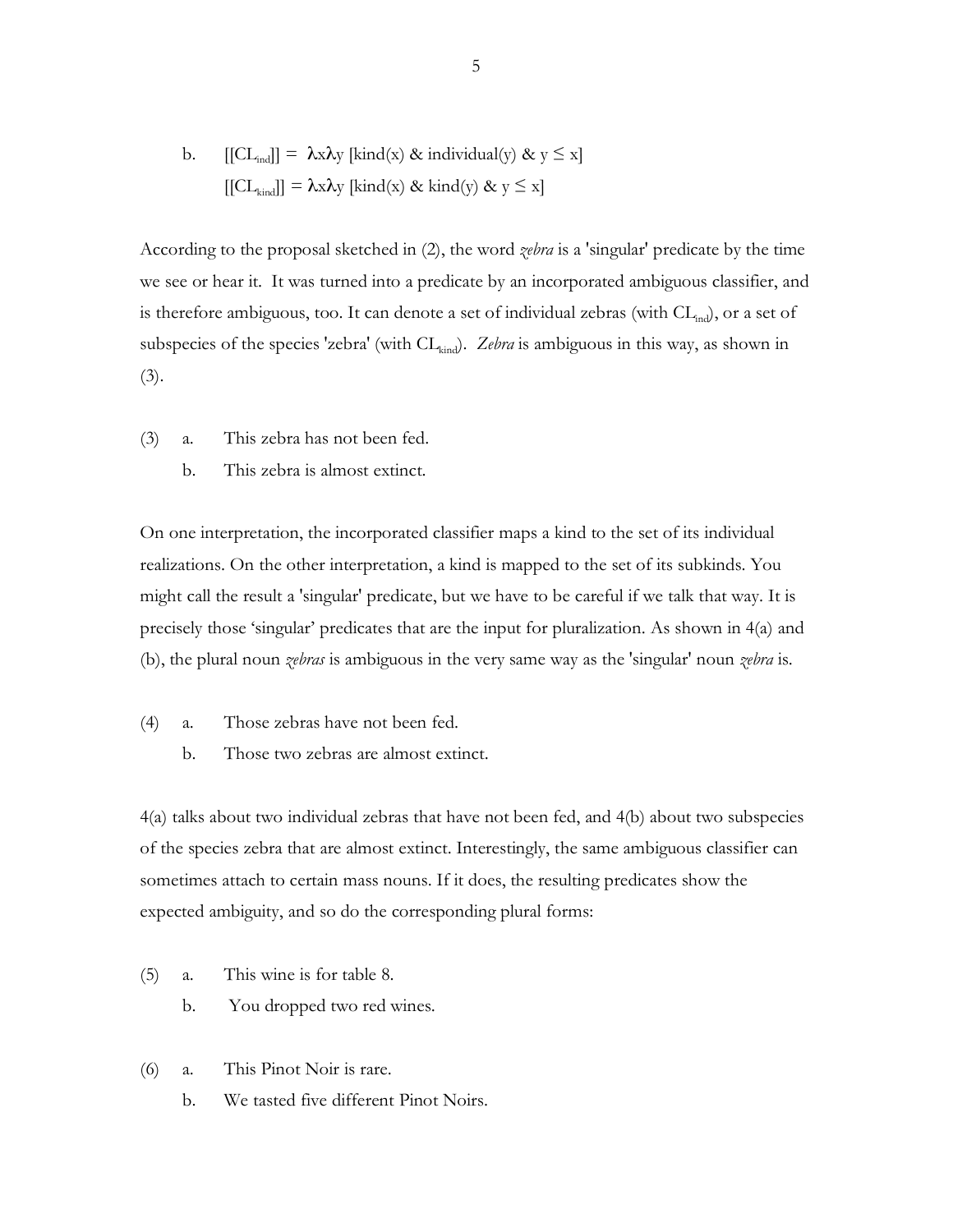5(a) may be used to inform a waiter that a particular glass or bottle of red wine has to go to table 8. 5(b) could be a complaint about your having dropped two particular glasses or bottles of red wine. 6(a) and (b) illustrate the subkind reading of *Pinot Noir* and its plural *Pinot Noirs*. There is some indication, then, that English has an unpronounced classifier that builds predicates from names for kinds, and that the resulting predicates can then be submitted to pluralization.

So far, we haven't seen any need for a nominal number feature [singular]. If there was such a feature in English, there would be no semantic job for it to do. Since there is also no overt morpheme marking nominal [singular] in English, we might suspect that there is no such feature to begin with. Alternatively, we might say that English has an ambiguous classifier [singular]. We can save [singular] in this way, but we are removing it from the list of number features. Be this as it may, here is what the immediate projection of an English count noun root might look like:



#### Figure 1

Mass nouns in English are also predicative by the time we see them, hence should come with an obligatory classifier, too. Following Chierchia (1998), that classifier should map a kind into the set of all of its singular or plural realizations. Predicative mass nouns are already pluralized by their classifier, then, and are therefore not submitted to further pluralization. Unless they combine with an individual or a kind classifier, mass nouns cannot project [plural]. Both mass nouns and non-plural count nouns trigger 'singular' agreement in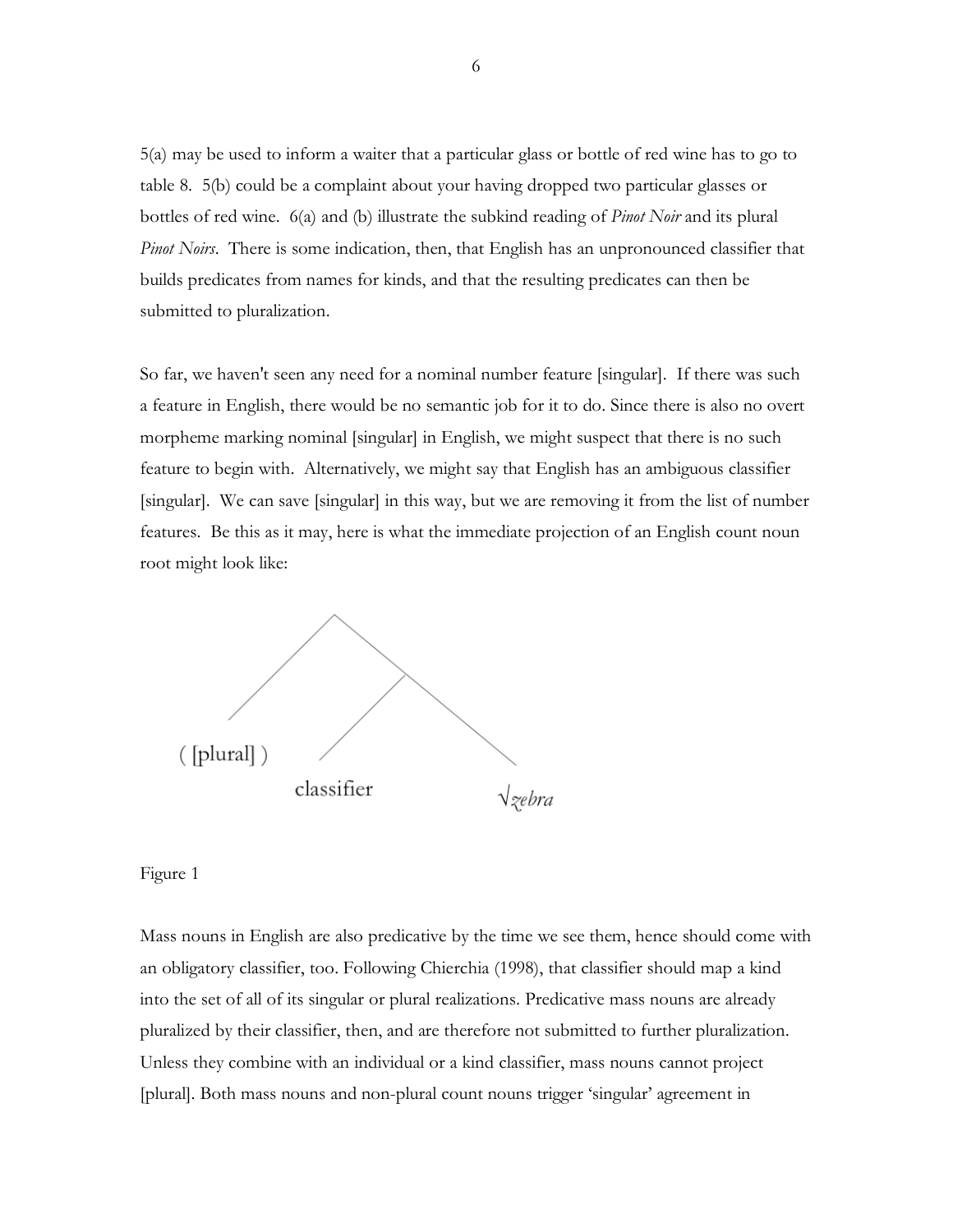English. We now understand way. Both types of nouns have only projected a classifier and therefore lack [plural].

That plural marking and agreement can co-occur with a classifier in a language might seem a typological anomaly. Greenberg (1972) and Sanches and Slobin (1973) have explicitly associated the existence of numeral classifiers with the absence of obligatory nominal plural marking and agreement. Borer (2005) takes that typological connection to be a major argument in favor of analyzing the [plural] feature itself as a classifier. However, Aikhenwald's typological study of classifiers (Aikhenwald 2003) does not support a necessary connection between the presence of numeral classifiers and the absence of plural marking and agreement. She mentions a respectable number of exceptions, including (among others) Yuki, Nootka, Tlingit, Tucano, North Arawak, and South Dravidian languages<sup>5</sup>. If the [plural] feature was responsible for both individuation and pluralization, as Borer (2005) proposed, it would be a mere accident that in English, pluralized predicates rely on the very same kinds of individuation as their 'singular' counterparts. On the other hand, if pluralization operates over the alleged 'singular' predicates, we understand why 'singular' and plural nouns in English use the same modes of individuation. To make this explanation palatable, I suggested that there is no feature [singular] in English. What we have been calling 'singular' might literally be the absence of plural - not only in the morphology, but in the semantics as well. Non-overt classifiers are responsible for giving us 'singular' predicates.

Nominal plural is not the main topic of this paper, so I will not be able to pursue the full range of relevant consequences of the suggestion that English has silent classifiers that create predicates for the nominal [plural] feature to operate on. The proposal is compatible with Chierchia (1998) in that it also assumes that English count nouns are predicative by the time we see them. It is that property that prevents them from occupying argument positions. However, in the spirit of Krifka (1995) and Borer (2005), I have suggested that predicative count nouns are syntactically constructed from names for kinds with the help of classifiers. What distinguishes English from Chinese or Japanese, then, is that it has obligatory incorporated classifiers for its nouns. The empirical gain of a constructional approach to the

7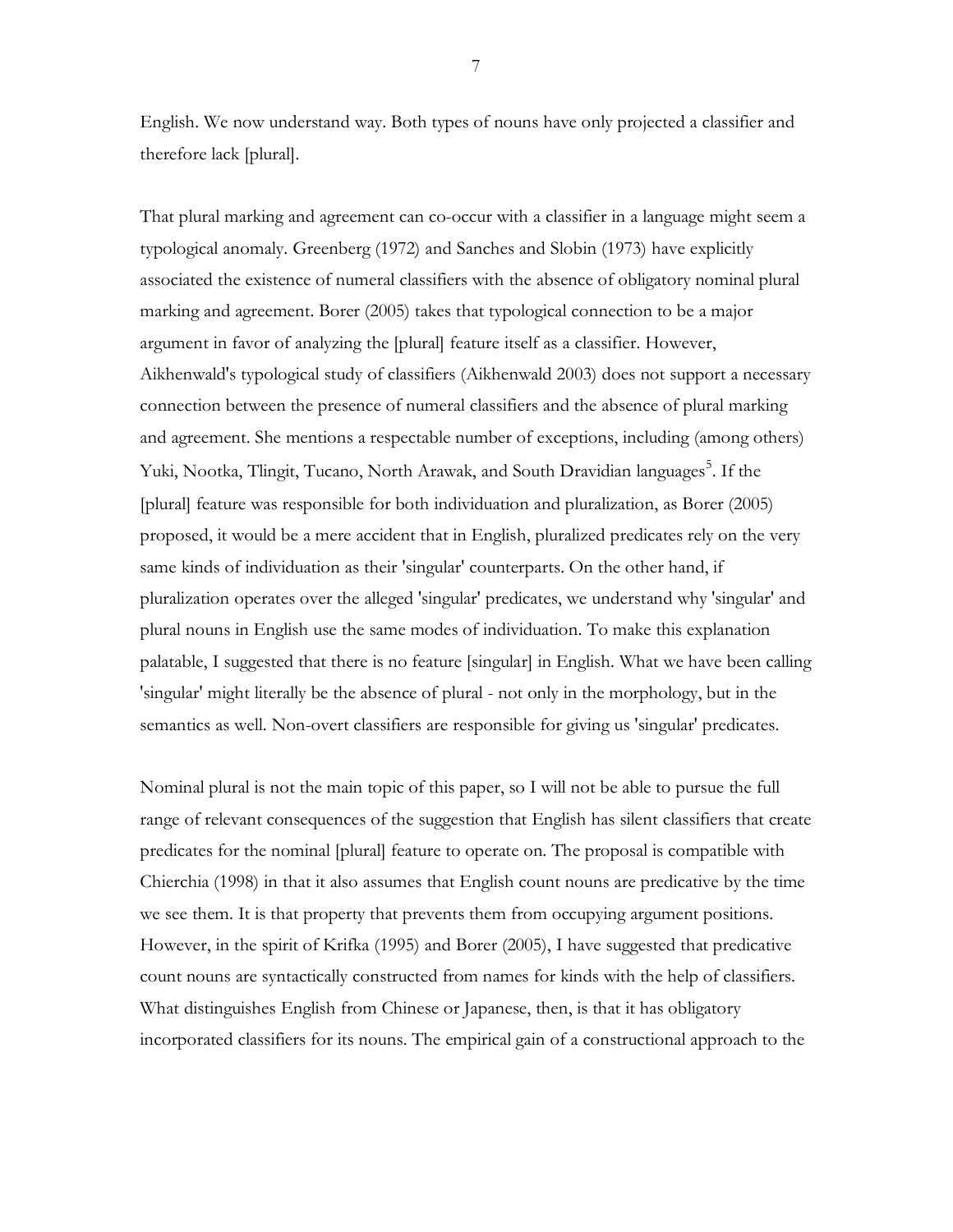mass/count distinction is that, in contrast to global parameters of the kind Chierchia proposed, it allows for microvariation and variability within a single language.

Returning to our topic, the main goal in this section was to give at least some support to the idea that there might not be a number feature [singular] in languages like English. That point is important for my overall argumentation, and this is why I spent some time on motivating it. Agreement phenomena show that there is a tight connection between nominal and verbal number, and if there is no nominal [singular], it seems safe to conclude that there is no verbal [singular] either. We expect the connection between nominal and verbal number to be established via [plural] alone, then. When we see 'singular' agreement, what we see is inflection that is there because of the absence of [plural]. I will have to be serious about pluralization, then, but no apologies are needed for my complete neglect of 'singularization'.

#### **3. On the plurality of verbs. Lexical Cumulativity.**

In the nominal domain, we were able to maintain Krifka's cumulativity universal by positing referential denotations for noun roots. Noun roots are never predicative, then, hence satisfy Krifka's universal trivially. According to the story developed in the last section, English nouns may become predicative at some stage in the course of a syntactic derivation, but when they do, they are no longer simple. What about verb roots and verb stems? As a class, verbs have the characteristic property of taking arguments. Some of those arguments seem to be syntactically acquired in the course of a derivation. Marantz (1984) and Kratzer (1994) have argued that external arguments are always added in the syntax. Pylkkänen (2001, 2002) makes the same point for applicative arguments. Some direct internal arguments seem to be introduced syntactically, too, via secondary predicates or serialization, for example<sup>6</sup>. But there are also transitive and unaccusative verbs with inherently relational meanings: *relate*, *connect*, *resemble*, *surpass*, *outdo*, *depend*, *hinder*, *cause* are in this group. It is hard to imagine that those verbs could merely characterize kinds of states or events without relating them to at

<sup>5</sup> . Aikhenwald (2003), 100, 249.

<sup>6</sup> . See Kratzer (2005) for <sup>a</sup> proposal about resultatives.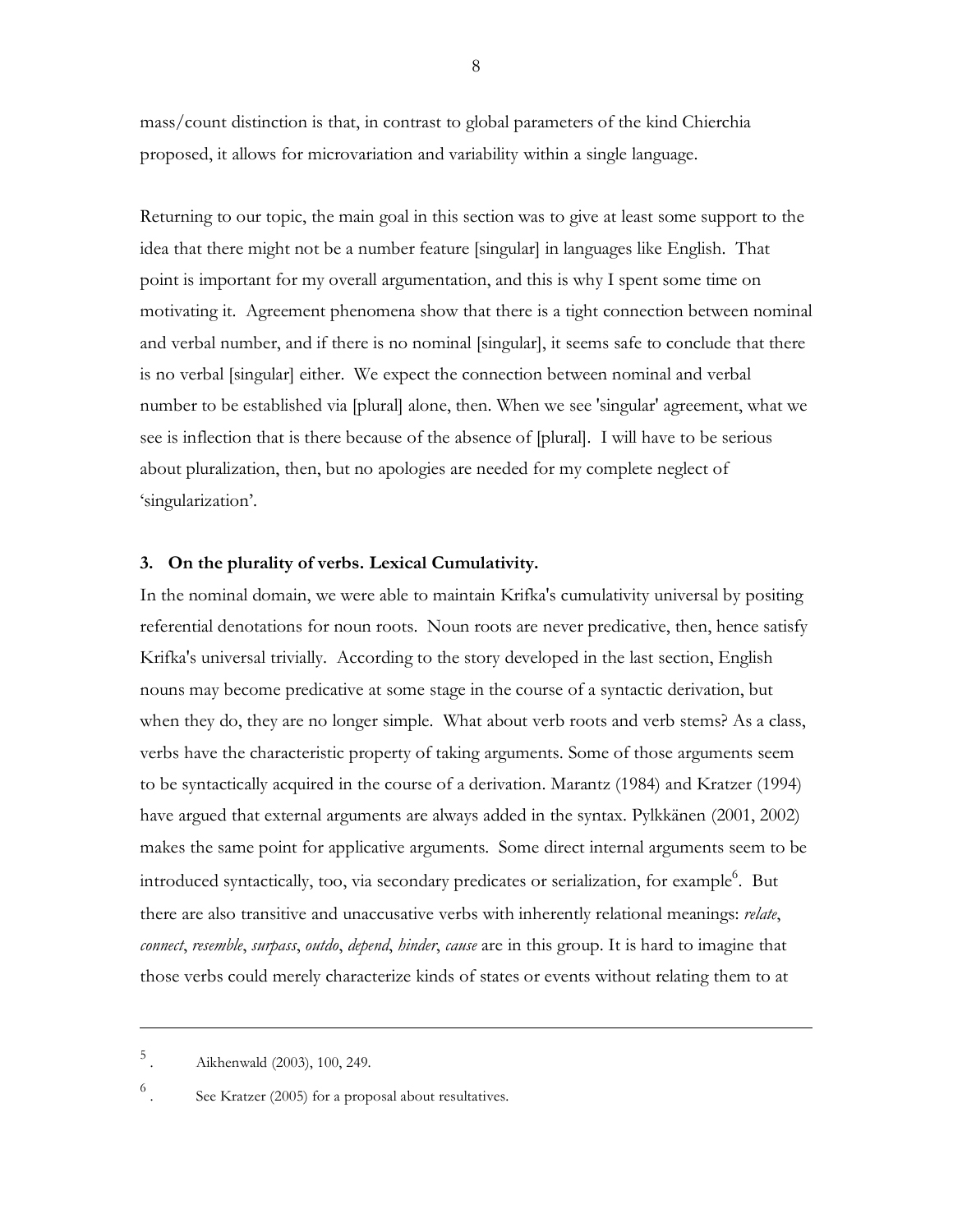least one of their participants. With many transitive and unaccusative verbs, the kind of event described varies with the kind of direct internal argument in sometimes erratic ways. Take *pick7* . Picking a pumpkin, picking cat hair off your pants, picking a lock, or picking someone's pocket are quite different kinds of activities. And so are activities like plucking apples from a tree, plucking a goose, plucking guitar strings, or plucking a hair from your soup. What popping events are depends on what it is that pops: corks, balloons, eyes, or neighbors who just pop in. The verb *rise* hardly picks out a natural class of events either: you rise when you stand up or get up from bed, smoke may rise above the trees, rebels may rise against a cruel tyrant, lakes may rise, and prices and bread dough, too. If the meanings of those verbs are inherently relational and relate individuals and events, we understand why the type of the event described can depend on the type of direct internal argument in not entirely predictable ways<sup>8</sup>. It would be hard to account for this dependency under the assumption that a verb's argument structure is always syntactically constructed.<sup>9</sup> There seems to be a large group of inherently relational verb roots, then, and this suggests that as a class, verb roots might be predicative from the start. If they are, we would expect them to fall under Krifka's generalization, and they should have cumulative denotations. And if external and applicative arguments are not true arguments of their verbs, but are added in the syntax, we need thematic role predicates like *agent* or *goal* to introduce them. Those predicates should fall under Krifka's universal as well, and their denotations should be cumulative, too.

There is a major prediction of the 'cumulativity from the start' hypothesis for verbs and thematic role predicates, which has made it attractive for many researchers since it was first proposed in Krifka (1992) $^{10}$ . If the denotations of verbs and thematic role predicates are

### $10$ . See in particular Landman (1996, 2000).

 $\overline{a}$ 

9

 $^7$ . The following examples are all taken from the McGraw-Hill Children's Dictionary.

<sup>&</sup>lt;sup>8</sup>. Dependencies of this kind do not seem exist between external arguments and the events described by their verbs. This was the main motivation for Marantz (1984) to suggest that external arguments are not true arguments of their verbs.

<sup>&</sup>lt;sup>9</sup> . See Kratzer (forthcoming) for more arguments supporting the conclusion that not all of a verb's arguments are introduced in the syntax. Borer (2005) presents an opposing view.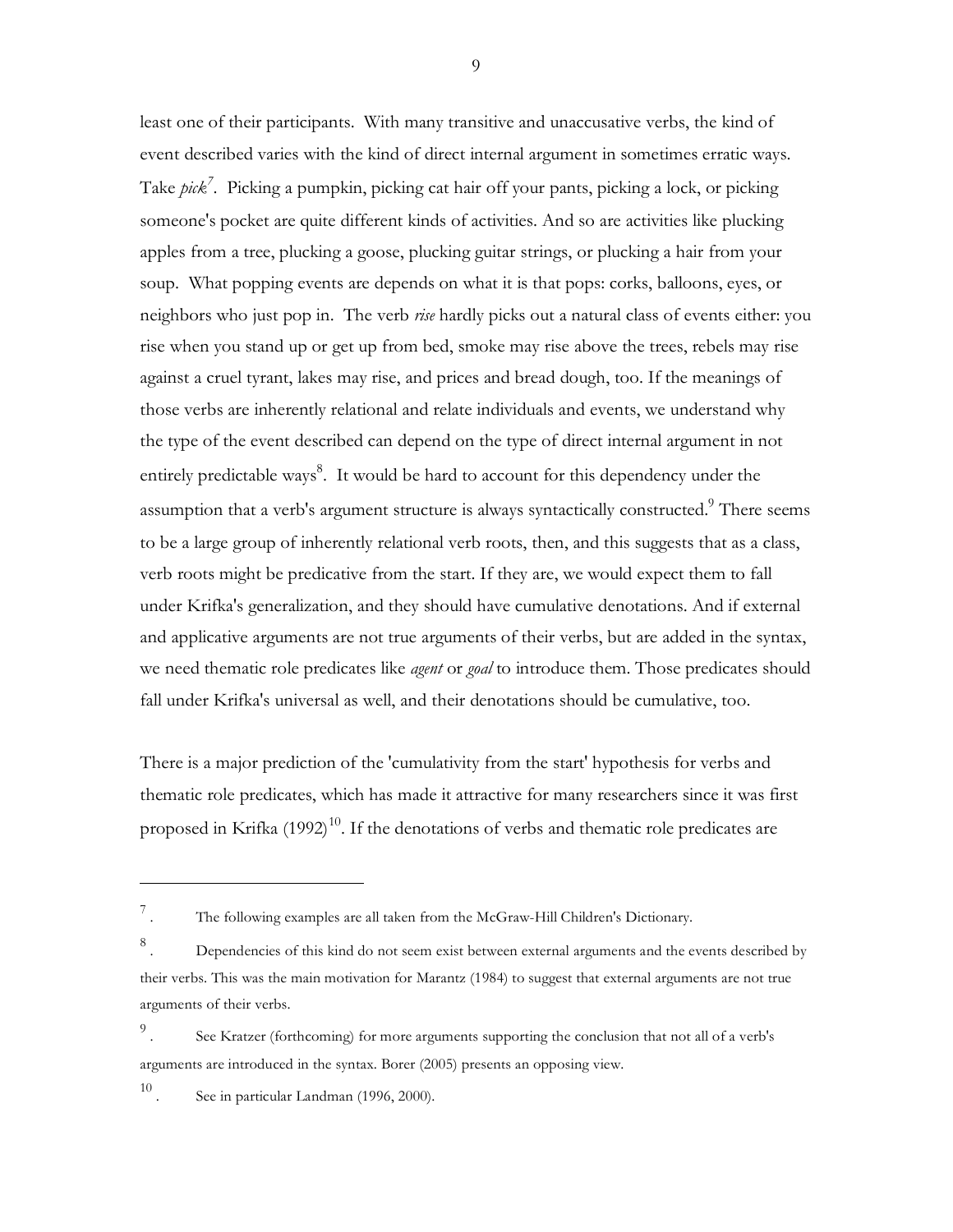cumulative from the start, the effortless availability of a cumulative $^{11}$  interpretation for sentences like 7(a) below is expected. We can represent that interpretation as in 7(b):

- (7) a. Twenty children ate ten pizzas.
	- b.  $\exists e \exists x \exists y$  [\*child(x) & /x/ = 20 & \*agent (x)(e) & \*pizza(y) & /y/ = 10 & \*eat(y)(e)] $^{12}$

On its cumulative interpretation, 7(a) can be true in a wide range of situations, as long as 10 pizzas were eaten in all, and 20 children did the eating. It does not matter how the 10 pizzas were shared among the children. For the 20 children to count as the plural agents of the pizza-eating event, they each have to have eaten at least part of one of the pizzas, and together, they must have consumed all 10 of them. 7(b) captures such scenarios. All predicates in 7(b) have cumulative denotations. As in Landman (1996, 2000), the basic predicates of our metalanguage are singular predicates that are pluralized with the ∗ operator, which maps sets that come with a sum operation to their smallest cumulative superset. If every basic verb and thematic role predicate has a cumulative denotation from the start, there is no need to repeat that information for every lexical item, of course. However, using the ∗-operator even for those predictable cases is still pedagogically useful as a reminder that we are dealing with cumulative denotations. I will follow this practice for clarity.

To see the impact of verb cumulativity in an event semantics in more technical detail, I will work through a very simple illustration, sentence (8):

(8) Two children lifted two boxes.

<sup>11</sup> . The term is due to Scha (1981,1984). Kroch (1974) coined the name 'serially distributive reading' for the salient interpretation of *The men in the room are married to the girls across the hall* (p. 204 f.). Sauerland (1998) uses the term 'co-distributive reading'.

<sup>&</sup>lt;sup>12</sup>. For any individual x,  $/x/$  is only defined if there is a set of atomic individuals that x is the sum of. If defined,  $/x/$  is the number of atomic individuals that x is the sum of, that is,  $/x/ = / \{y: y \le x \& \text{atom}(y)\}$ .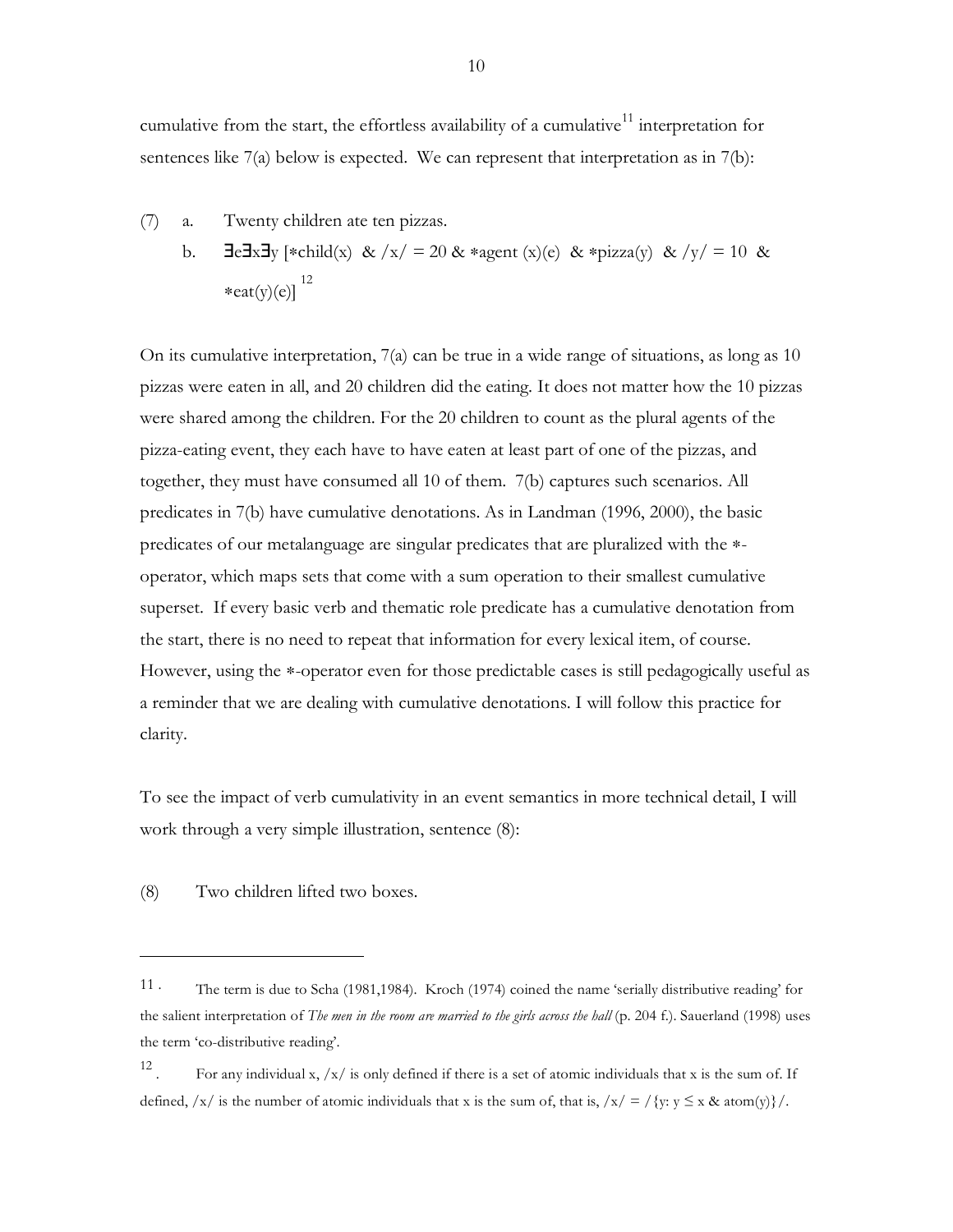On the intended cumulative interpretation, (8) is again compatible with a wide range of situations, as long as two children did the lifting and two boxes were lifted in all. The children might have acted individually or jointly. The boxes might have been lifted one at a time or both together. And either box or the two boxes together might have been lifted once or several times. How does (8) manage to cover so many different kinds of situations? Suppose the two children are Casey and Stacey, and the two boxes are Red and Green. Casey lifted Red on her own once, and Stacey did so twice. In addition, Casey and Stacey jointly lifted Green. We have four events,  $e_1$ ,  $e_2$ ,  $e_3$ , and  $e_4$ , then, which can be characterized as in Table 1:

|                | <b>Box lifted</b> | <b>Box lifter</b> |
|----------------|-------------------|-------------------|
| $e_1$          | Red               | Casey             |
| e <sub>2</sub> | Red               | Stacey            |
| $e_3$          | Red               | Stacey            |
| $e_4$          | Green             | Casey+Stacey      |

#### Table 1

In truth-conditional semantics, the extensions of predicates depend on relations that hold in the actual world. A customary, non-cumulative, extension for *lift* would pair actual lifting events with the objects actually lifted, for example. Disregarding Schönfinkelization, the relation would include the pairs listed in (9) (assuming our scenario is true):

(9) Extension of *lift*  ${ ,  ,  ,  ,....}$ 

The customary extension of 'agent' would include the pairs in (10):

(10) Extension of *agent*  ${}}$ ,  ${}}$ ,  ${}}$ ,  ${}}$ ,.....}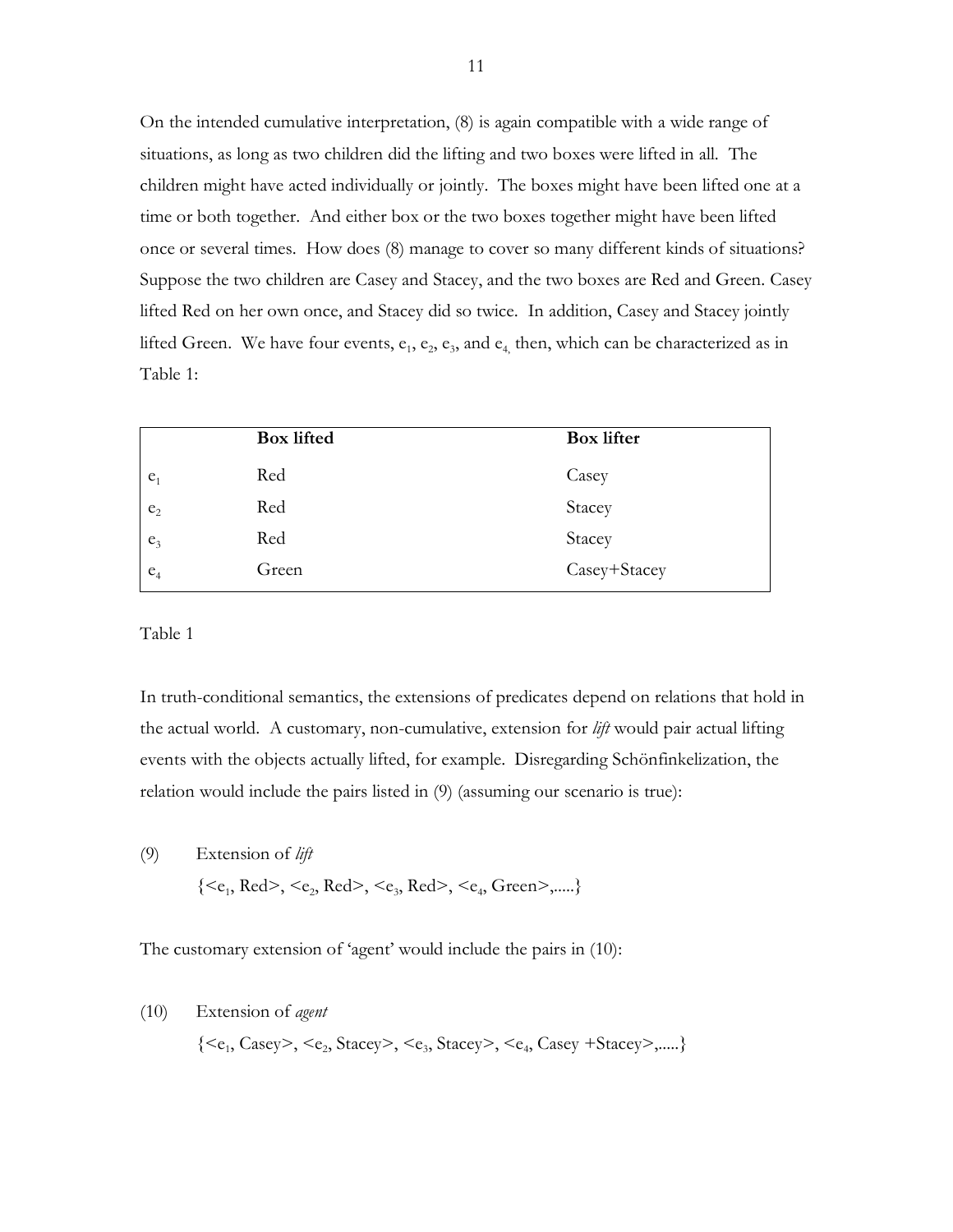So far, we have a close match between what might be 'basic' relations in the actual world and the relations in the extensions of the predicates. Intuitively, there are four box lifting events and three different agents. One of the agents is a plural individual, and that means that there is collective action. These kinds of denotations reflect nicely what is going on in the world as we see it. At this stage, extensions satisfy what Fred Landman has called the 'Collectivity Criterion<sup>13</sup>. All plural individuals paired with an event are collectively involved in that event. All plural agents are collective agents, then. Enters Cumulativity, and our extensions seem to turn to mush:

## (11) a. Extension of ∗*lift*  $\{\langle e_1, \text{Red}\rangle, \langle e_2, \text{Red}\rangle, \langle e_3, \text{Red}\rangle, \langle e_4, \text{Green}\rangle, \langle e_1 + e_2, \text{Red}\rangle, \langle e_1 + e_3, \text{Red}\rangle, \}$  $\langle e_1 + e_4, \text{Red} + \text{Green} \rangle, \langle e_2 + e_3, \text{Red} \rangle, \langle e_2 + e_4, \text{Red} + \text{Green} \rangle,$  $\langle e_3 + e_4, \text{Red} + \text{Green} \rangle, \langle e_1 + e_2 + e_3, \text{Red} \rangle, \langle e_1 + e_2 + e_4, \text{Red} + \text{Green} \rangle,$  $\langle e_1+e_3+e_4, \text{Red}+Green \rangle, \langle e_2+e_3+e_4, \text{Red}+Green \rangle,$  $\langle e_1 + e_2 + e_3 + e_4, \text{Red} + \text{Green} \rangle, \dots$

#### b. Extension of ∗*agent*

 $\{\langle e_1, \text{Casey>}\rangle, \langle e_2, \text{Statey>}\rangle, \langle e_3, \text{Statey>}\rangle, \langle e_4, \text{Casey+Statey>}\rangle,$  $\langle e_1 + e_2, \text{Casey+Stack} \rangle, \langle e_1 + e_3, \text{Casey+Stack} \rangle, \langle e_1 + e_4, \text{Casey+Stack} \rangle,$  $\langle e_2+e_3, Stacey \rangle, \langle e_2+e_4, Casey+Stacey \rangle, \langle e_3+e_4, Casey+Stacey \rangle,$  $\langle e_1 + e_2 + e_3, \text{Casey+Stack} \rangle, \langle e_1 + e_2 + e_4, \text{Casey+Stack} \rangle,$  $\langle e_1 + e_3 + e_4, \text{Casey+Stack} \rangle, \langle e_2 + e_3 + e_4, \text{Casey+Stack} \rangle,$  $\langle e_1 + e_2 + e_3 + e_4, \text{Casey+Stack} \rangle$ , ...... }

The cumulative extensions in  $11(a)$  and (b) include more than just the basic relations between individuals and events we might be prepared to recognize. There are more lifting events than we ever dreamed of, and, strangely, the sum of Casey and Stacey is the plural agent of most of them. There is nothing intrinsically bad about this state of affairs, however, as long as the truth conditions we predict are right. Are they?

<sup>13</sup> . Landman (1996, 2000).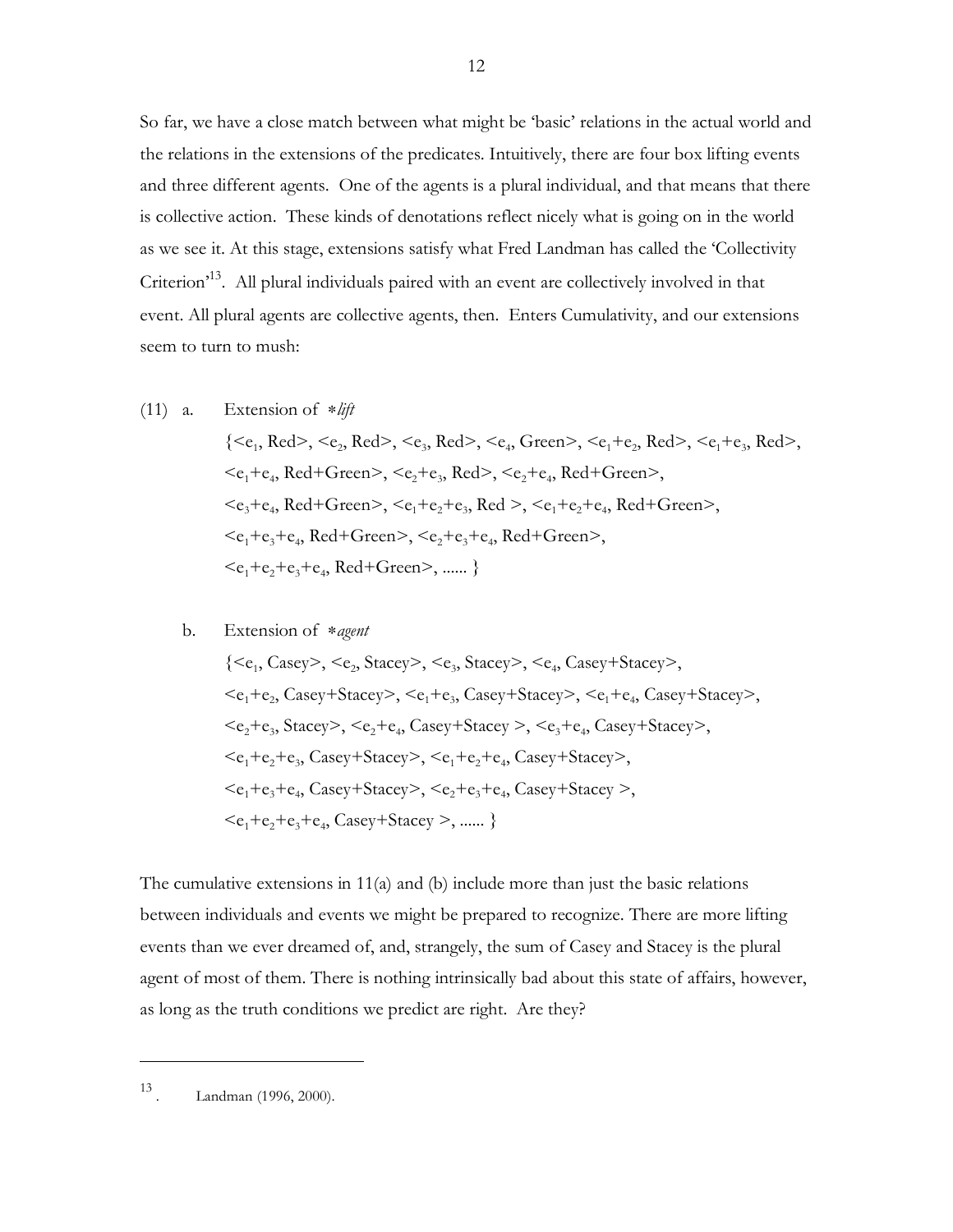Assuming the cumulative denotations partially listed in (11), the logical representation 12(a) correctly comes out true. The open sentence 12(b) is satisfied by several variable assignments, including the one in  $12(c)$ :

(12) a. 
$$
\exists e \exists x \exists y
$$
[\*child(x) & /x/ = 2 & \*agent(x)(e) & \*box(y) & /y/ = 2  
\n& \*lift(y)(e) ]  
\nb. [\*child(x) & /x/ = 2 & \*agent(x)(e) & \*box(y) & /y/ = 2  
\n& \*lift(y)(e)]  
\nc. 'e' \rightarrow e\_1 + e\_2 + e\_3 + e\_4  
\n'x' \rightarrow Casey + Stecey  
\n'y' \rightarrow Red + Green

Having cumulative denotations yields correct results not only for plural VPs, as in 13(a) and (b) below, but also for singular VPs, as in 13(c) and (d). Assume the same scenario as before and look at the following sentences:

- (13) a. Casey and Stacey lifted Red.
	- b. Casey and Stacey lifted Green.
	- c. Casey lifted Red (at least) once.
	- d. Stacey lifted Red (at least) twice.

13(a) to (d) should all come out true, and they do. 13(a) is verified by  $e_1+e_2$ ,  $e_1+e_3$ , and  $e_1 + e_2 + e_3$ . 13(b) is verified by  $e_4$ . The fact that Stacey, but not Casey, lifted Red twice is in principle retrievable from 13(a) and (b) as well. There is an event (namely  $e_2+e_3$ ) that has Stacey as its agent, and also has two proper subevents, each of which is a lifting of Red by Stacey. As for Casey's liftings of Red, there is only one such event,  $e_1$ . We can also retrieve the information that Casey and Stacey lifted Green collectively<sup>14</sup>. There is one event in

<sup>14</sup> . Lasersohn (1988, 1990, 1995).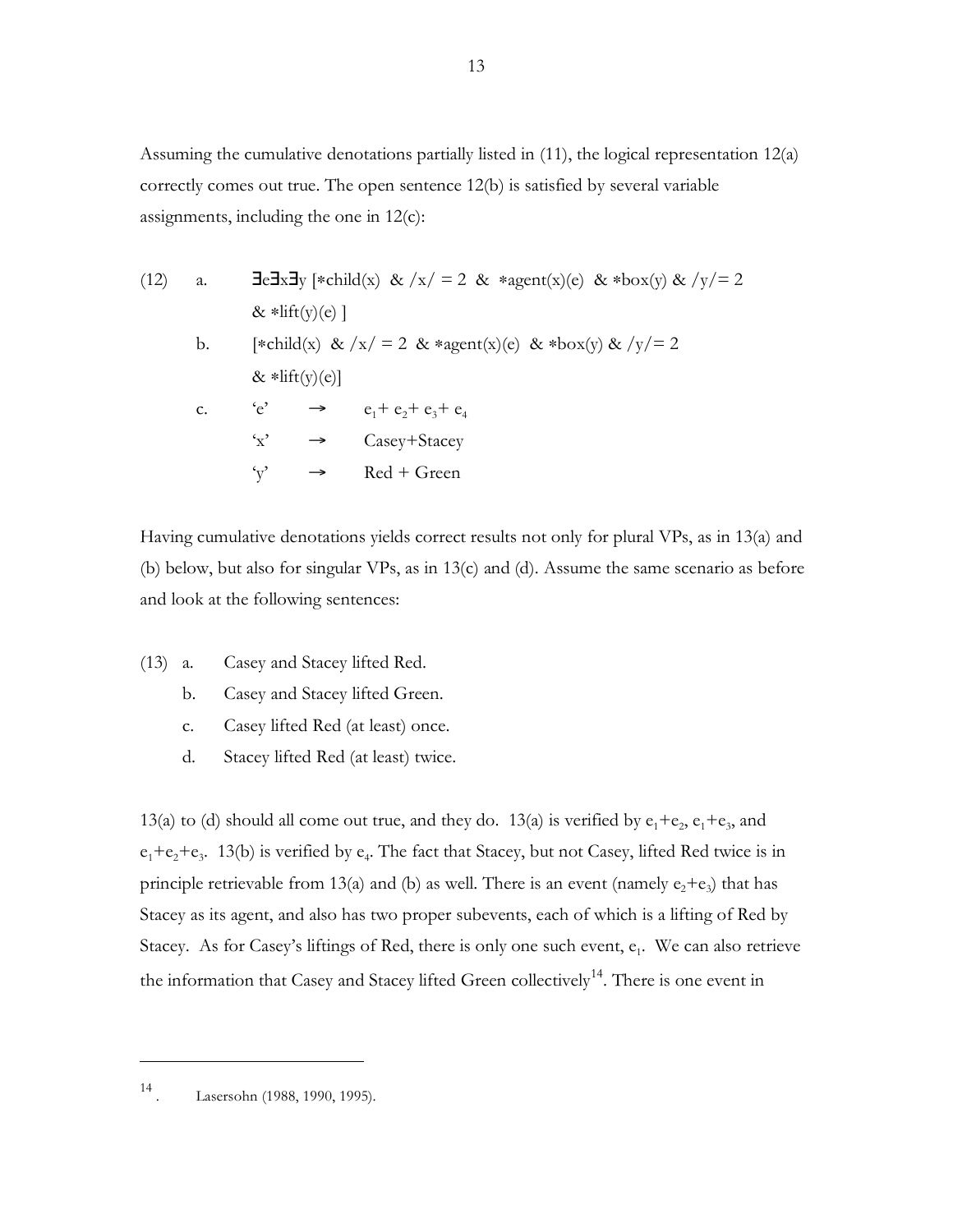which Green alone was lifted,  $e_4$ , and that event has a plural agent, Casey and Stacey, but no subevent in which Green was lifted by Casey or Stacey alone.

Some breaks have to be built in to prevent the sentences below from winding up true on our scenario:

(14) a. Red was lifted fourteen times.

 $\overline{a}$ 

b. Casey and Stacey together did eleven liftings.

True, there were fourteen events in which Red was lifted, and there were eleven liftings whose agents were Casey and Stacey. A basic principle of counting says that if I count you as an entity, I can't count your head separately. The same principle applies to counting events. If I count  $e_1$ ,  $e_2$ , and  $e_3$  as events of lifting Red, none of the other events in which Red was lifted can be counted, since they all contain at least one of those three events as a part. If that was the whole story, though, what would prevent me from claiming that Red was lifted exactly once, pointing to  $e_1 + e_2 + e_3$  as my verifying event? Or exactly twice, with  $e_1 + e_2$  and  $e_3$  as the relevant verifying instances? What really seems to count in counting is atomicity. The extension of ∗*lift* contains exactly three atomic pairs that connect Red to a lifting event. Red was lifted exactly three times, then. And the extension of ∗*agent* contains exactly one atomic pair that connects Casey and Stacey to a lifting event. They did exactly one lifting together, then. All in all, it looks like cumulation preserves the information we want to extract from a verb's extension. Within an event semantics, cumulating predicate extensions does not lead to a loss of information we might need to get the semantics of adverbs like *twice* or *three times*, or *individually* or *together* right, for example 15 .

<sup>15</sup> . <sup>A</sup> more complete test run is needed, though, see Kratzer (forthcoming), chapter 4. The pioneering work in this area was done by Peter Lasersohn (Lasersohn (1988, 1990, 1995). The toughest examples were constructed by Roger Schwarzschild (1991, 1992, 1993-94), 1996). And some of the crucial insights come from Barry Schein's work (1986, 1993).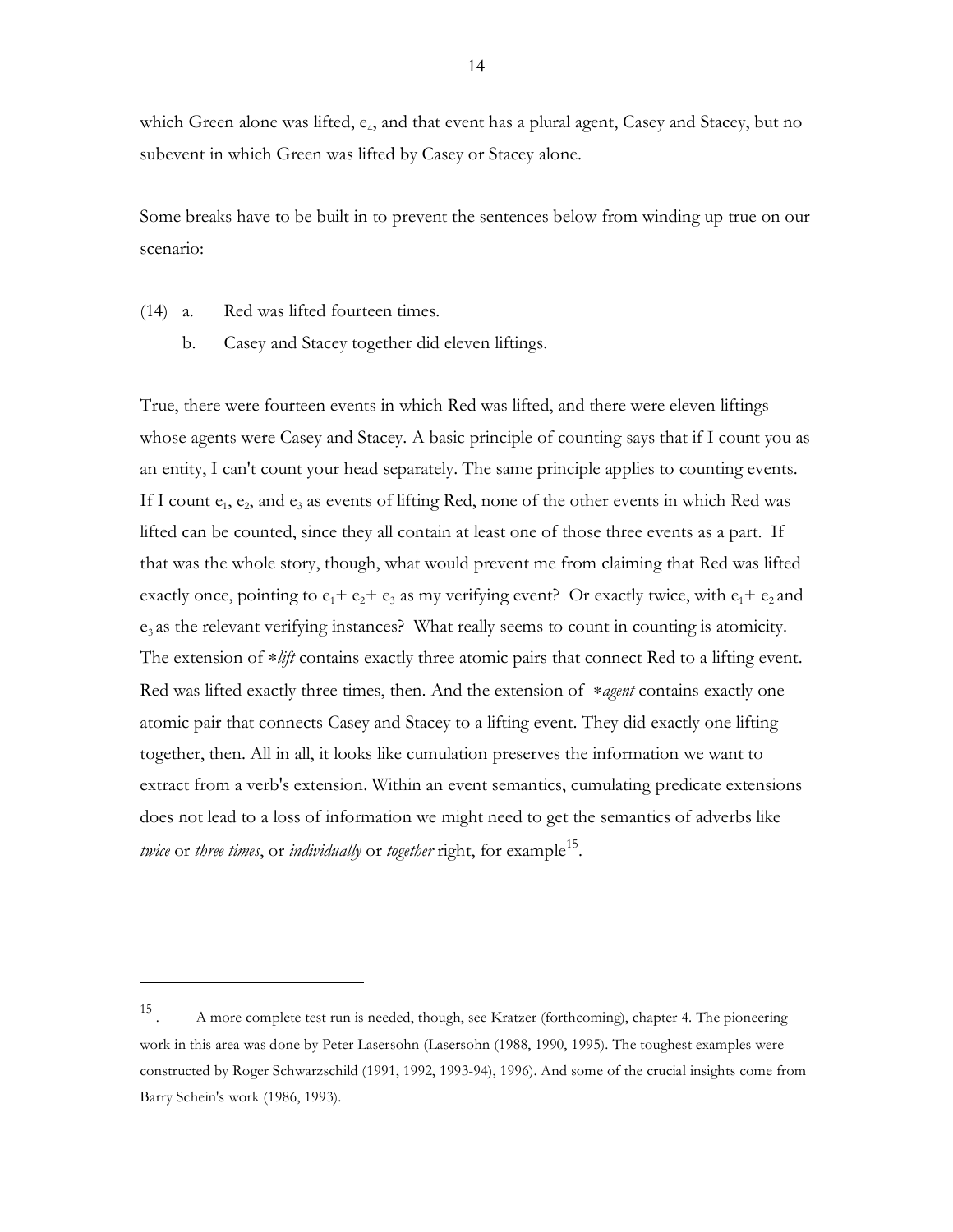#### **4. How many readings? Phrasal Cumulativity**

There is an ongoing debate about the number of readings for sentences like (8), repeated below as (15):

(15) Two children lifted two boxes.

Our analysis so far says that there is a reading of (15) that lumps together what are traditionally called 'collective' and 'cumulative' interpretations, and doesn't distinguish between one-time and repetitive liftings. (15) can truthfully describe any singular or plural event of lifting two boxes, as long as two children did the lifting. It doesn't matter how they did it. Is it right to lump together all those interpretations that others have taken pains to distinguish<sup>16</sup>? VP-ellipsis constructions provide the best test I know of for individuating readings<sup>17</sup>. In the interpretation of VP-ellipsis constructions with ambiguous VPs, the ambiguity in the overt and in the silent VP must be resolved in the same way. This is illustrated in (16):

(16) I went to the bank, and you did, too.

 $\overline{a}$ 

Since *bank* is ambiguous the overt VP in (16) is ambiguous. I might have gone to a bank to deposit a check, for example, or to the bank of the Connecticut River to relax. Whatever interpretation you pick for the first VP, you have to pick the same interpretation for the second VP. Now consider  $(17)$ :

(17) The two boys lifted the two boxes, and the two girls did, too.

<sup>16</sup> . See e.g. Landman (2000). Schwarzschild has consistently argued against multiplying readings in his works on plurality. Schwarzschild (1990, 1991, 1992, 1993-94, 1996). I am aspiring to Schwarzschild's superego, but am exploiting the resources of an event semantics along the lines of Schein (1986, 1993).

<sup>&</sup>lt;sup>17</sup> . Zwicky and Sadock (1975), Cruse (1986). Schwarzschild (1996) uses VP-ellipsis cases to argue that the distributive-collective 'ambiguity' is essentially a pragmatic one (chapter (5)).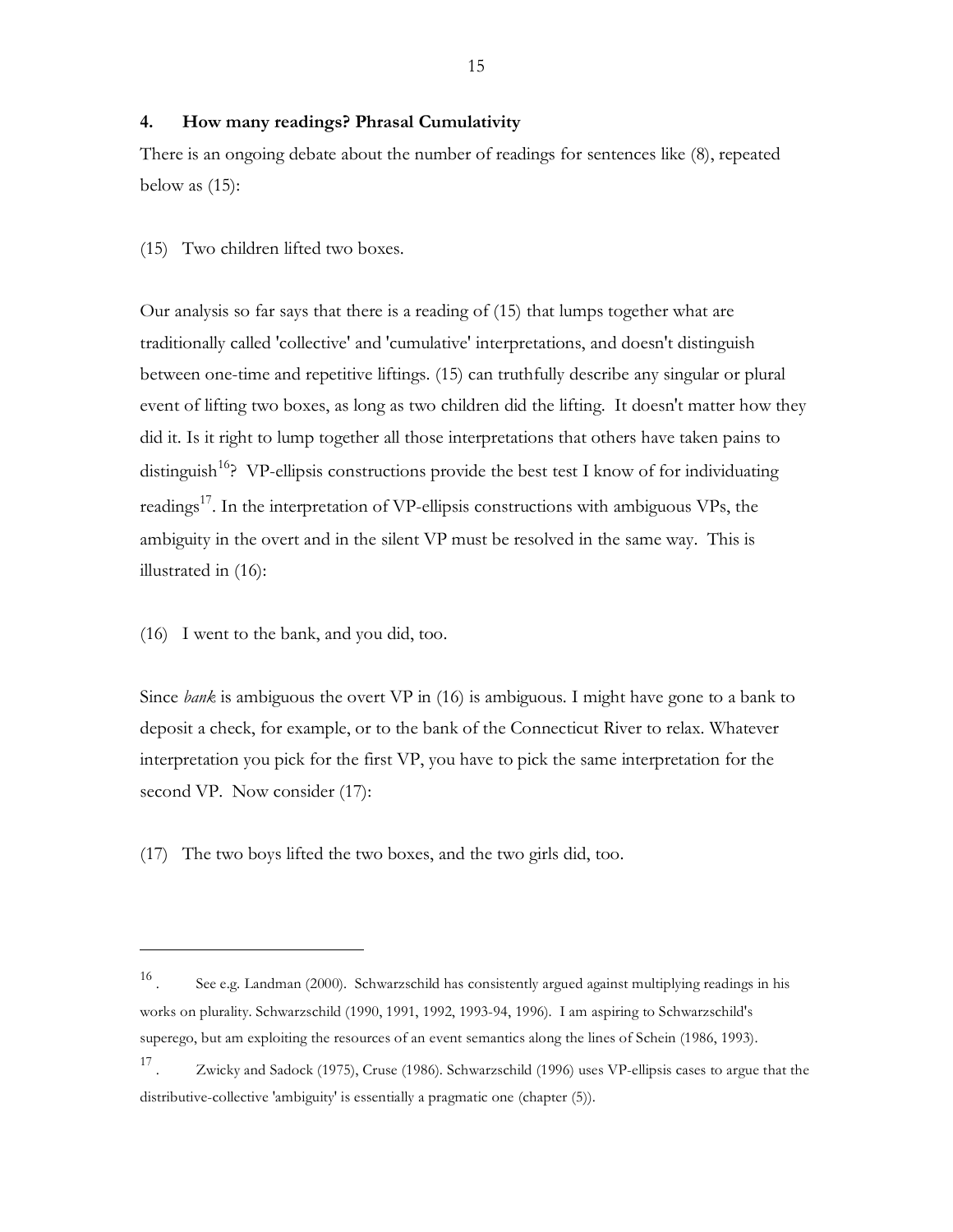Is (17) true in a situation in which the two boys jointly lifted each of the two boxes, but the two girls each lifted a different one of the two boxes on her own? I think the answer is 'yes', which shows that we are right in lumping together collective and cumulative interpretations into a single reading. Other combinations yield similar results. (17) would also be true, for example, if the boys lifted the two boxes just once, but the girls lifted them multiple times, and so on.

In addition to the cumulative interpretation we have been investigating, (15) has two distributive interpretations. (15) can also describe events where each one of two boys lifted two boxes. Such events might involve up to four boxes. And for some people, (15) might also be used to describe events where two boxes were each lifted by two boys. This time round the events might include up to four boys. Landman (1989) argued that when a plural DP produces distributive interpretations of this kind they should be derived by pluralizing its sister predicate<sup>18</sup>. The two distributive interpretations of (15), for example, can be produced as shown in  $(18)$  and  $(19)$ :

(18) a.  $(2 \text{ children})$  \* [lifted 2 boxes] b. (2 boxes)  $*\lambda_1$  [2 children lifted t<sub>1</sub>]

 $\overline{a}$ 

(19) a. 
$$
\ast \lambda x \lambda e \exists y [\ast box(y) \& y / y] = 2 \& \ast lift(y)(e) \& \ast agent(x)(e)]
$$
 b.  $\ast \lambda x \lambda e \exists y [\ast child(y) \& y / y] = 2 \& \ast lift(x)(e) \& \ast agent(y)(e)]$ 

19(a) is the denotation of the predicate that can be obtained by starring the subjects sister constituent, as in 18(a). 19(b) is the denotation of the predicate that results from movement

<sup>18</sup> . Landman draws <sup>a</sup> distinction between sums and groups in all of his works on plurality, and the analysis of Landman (1996, 2000) actually produces 8 readings for sentences like (15). Schwarzschild (1993- 94), who is not working within an event semantics, argues explicitly for lumping together collective, cumulative, and distributive interpretations by starring all plural VPs, but builds context dependence into the definition of cumulativity. I am following the spirit of Schwarzschild throughout this paper, but in line with Schein (1986, 1993), Moltmann (1996), and Beck (2002), I expect the necessary contextual distinctions to come in via contextually restricted quantification over events.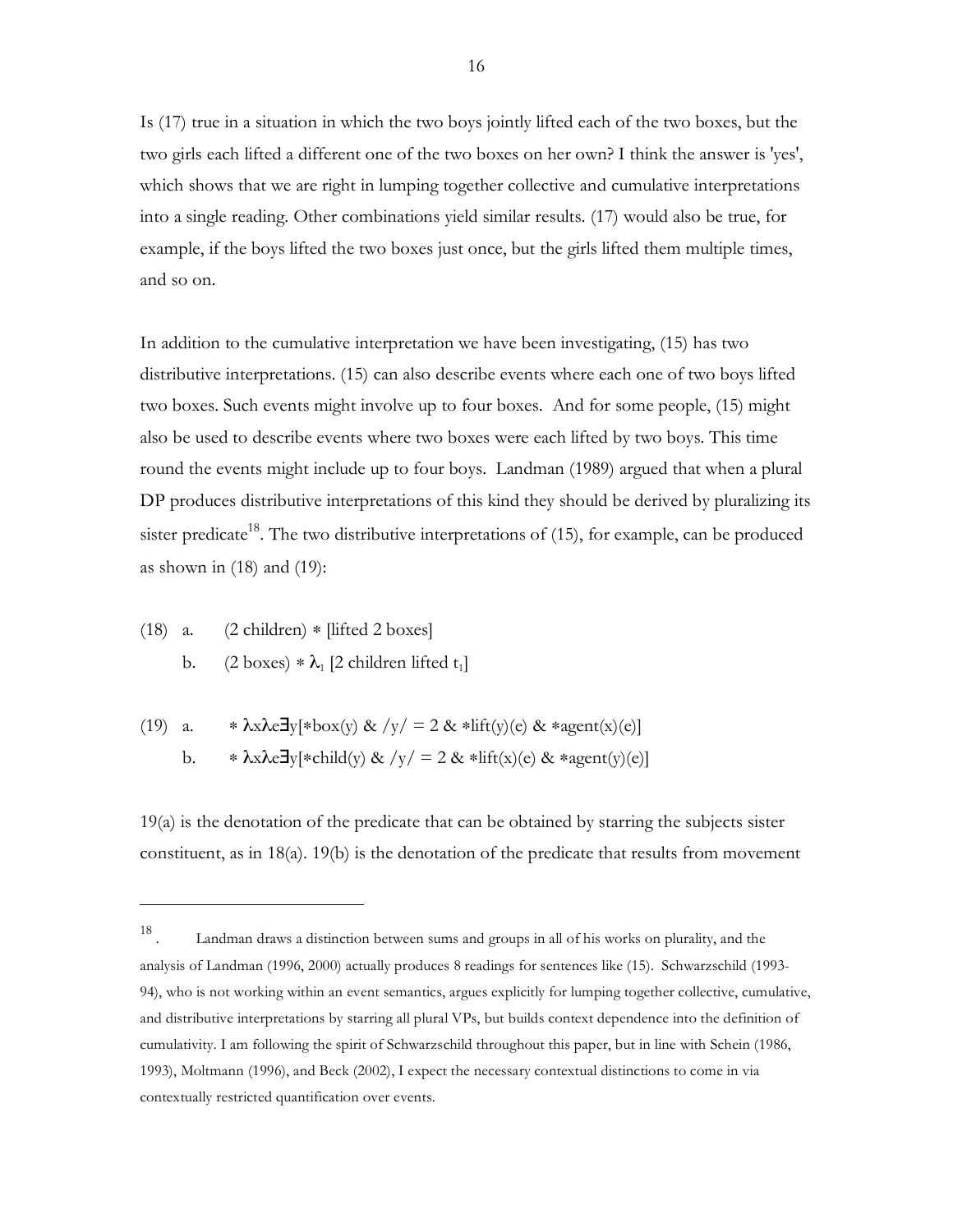of the direct object over the subject and starring the object's sister constituent, as shown in 19(b). Since starring a predicate always extends the original extension, both 18(a) and (b) still cover all the scenarios we discussed before. That is, 18(a) and (b) lump together the collective, cumulative, and repetitive interpretations of (15) with one of its two distributive interpretations. 18(a) can now also describe events in which up to two boxes were lifted. And the events picked out by 18(b) might include some where up to four boys did the lifting. If pluralization of verbal predicates is the correct way of accounting for distributive interpretations, we are committed to lumping together interpretations in a particular way. Here is the clustering of interpretations we predict for (15) so far:



The cumulative/collective/repetitive interpretation for (15) can be derived with lexical cumulativity alone. The subject distributive interpretation requires starring of the subject's sister predicate, and the object distributive interpretation requires movement of the object over the subject and starring of the resulting sister predicate. If starring of a plural DPs sister node is obligatory, as I will suggest below, we only expect two truly distinct readings for sentence (15), one of which is highly dispreferred. The difference boils down to whether or not we move the object over the subject. That kind of movement is bound to be costly, hence object distributive interpretations are expected to be dispreferred, if they are available at all. The LF 18(a) should then represent the default interpretation of (15). As far as grammar goes, no distinction is made between subject distributive, cumulative, collective,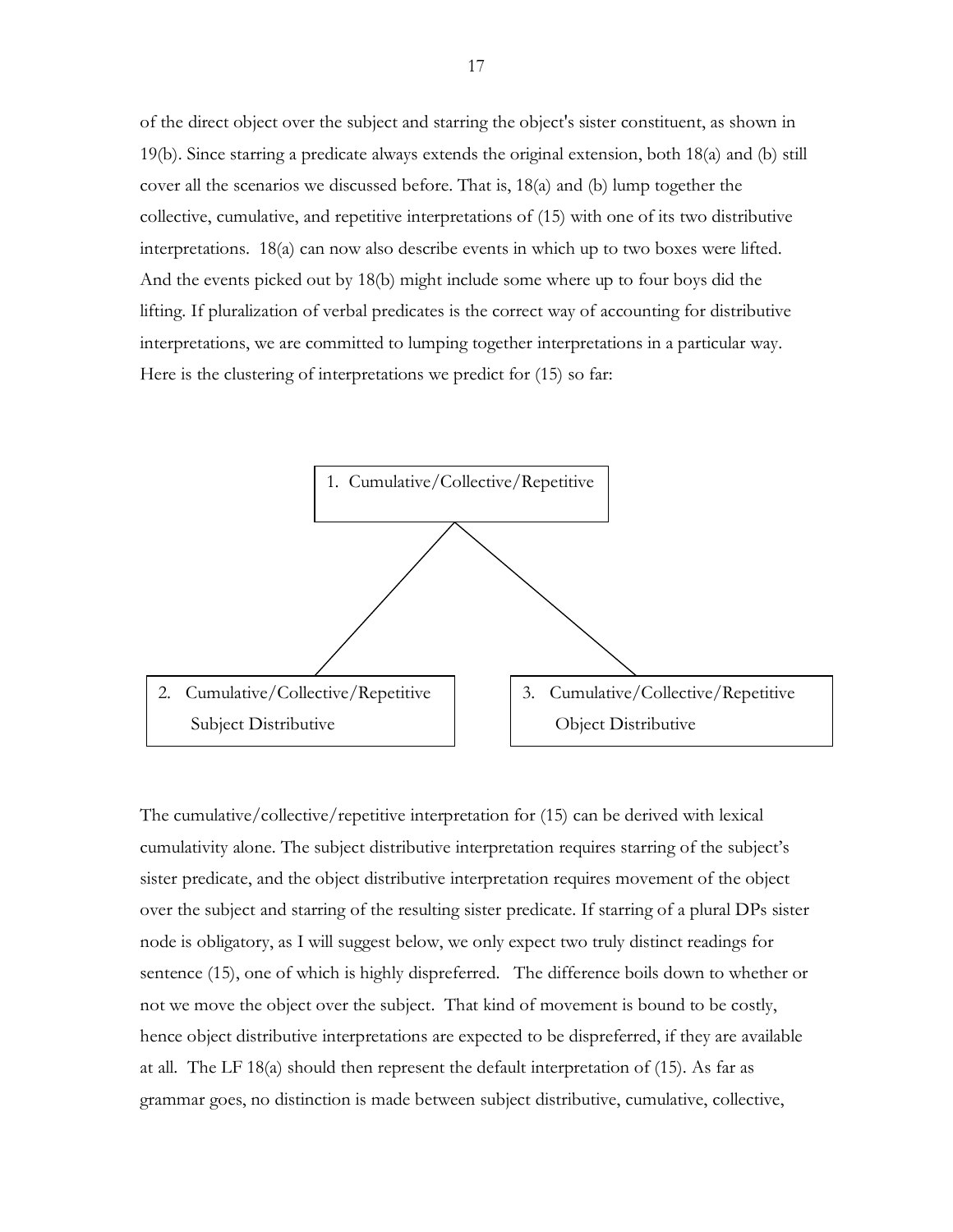and iterative interpretations. All those different ways of understanding (15) correspond to a single reading that can be computed in a straightforward way from a single syntactic representation. We avoid explosion of computational complexity in this way, not only in the syntax, but also in the semantics. If distinctions between distributive, cumulative, or collective action are needed for the semantics of adverbs like *together* or *individually*, for example, they can be easily retrieved in an event semantics, as Peter Lasersohn has shown<sup>19</sup>.

The usual ambiguity tests should tell us whether we have individuated our readings correctly. In ellipsis constructions, for example, it should be possible to mix distributive and cumulative or collective interpretations<sup>20</sup>. Look at the following example:

(20) The two chefs cooked a stew, and the two students did, too. The chefs were very experienced, so they each prepared a Moroccan tagine. The two students worked together on a Boeuf Bourguignon.

The text in (20) does not feel inconsistent. It can only be perceived as consistent, though, if we are allowed to mix distributive and collective interpretations for the two conjuncts in the VP-ellipsis construction.

Roger Schwarzschild has observed that separating distributive and collective/cumulative interpretations can have undesirable consequences in the scope of negation. Here is a variation of one of his examples.<sup>21</sup>

(21) Beasly, better make sure those guys don't win a car this week!

<sup>19</sup> . Without events, retrieving those distinctions is <sup>a</sup> bit of <sup>a</sup> trial, but Schwarzschild has done it. Schwarzschild (1993 - 94).

 $^{20}$ . Schwarzschild (1996), chapter 5.

<sup>&</sup>lt;sup>21</sup> . Schwarzschild (1993-94), 232, example (72). I changed the example to one that cannot be reduced to lexical cumulativity.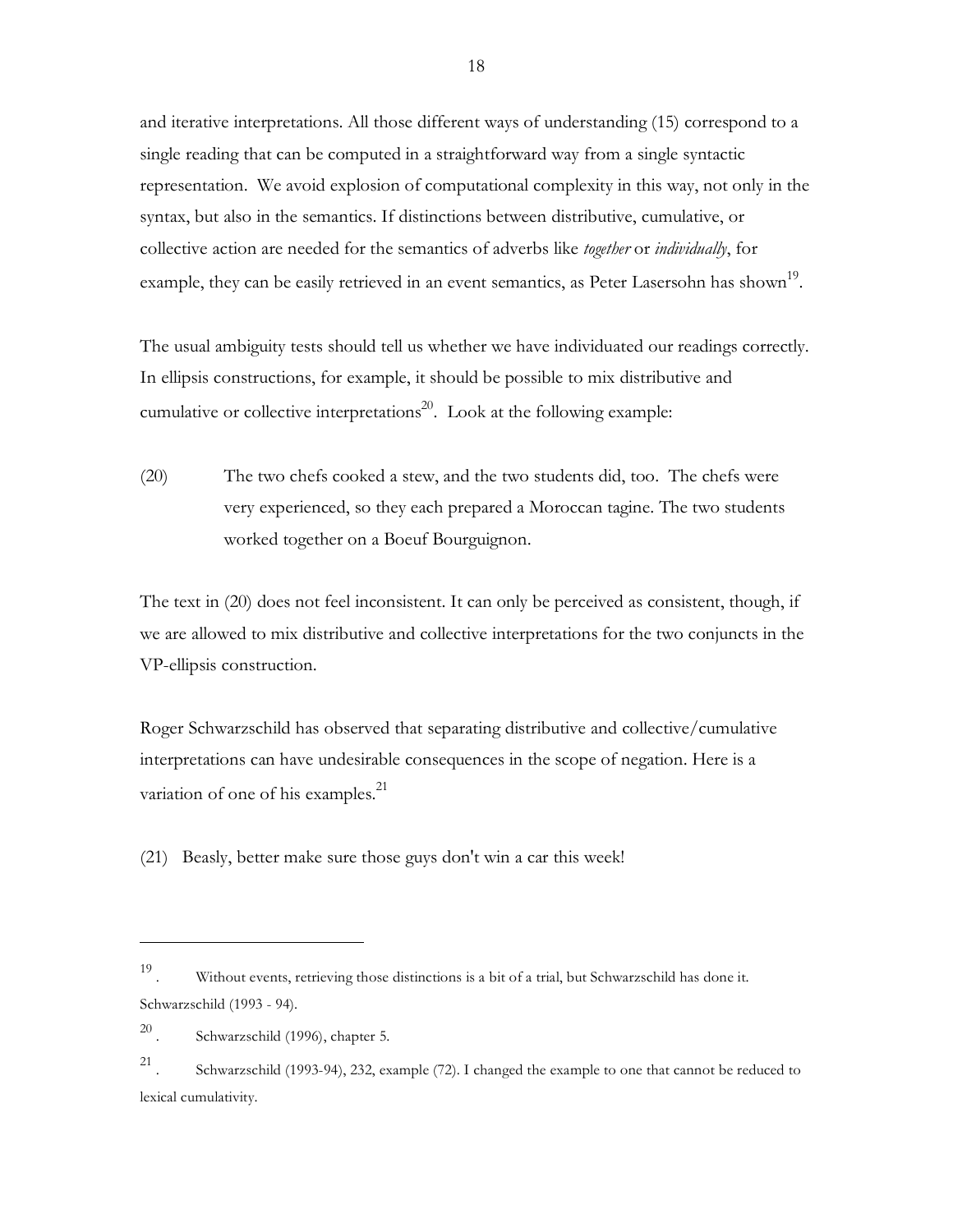Like Schwarzschild's original example, (21) is to be understood as a demand made by a head mobster on one of his "flunkies". The relevant observation is that "Beasly's goose is cooked" if those guys win a car, whether as a group or individually. Beasly cannot save himself by arguing that he understood the demand only distributively or only collectively.

In this section, we have seen what looked like initial support for lexical cumulativity, but we have also seen that lexical cumulativity alone is not enough. Phrasal cumulativity is needed to account for certain cases of distributive interpretations. We need ∗-operators that can pluralize phrases, then. Once we have those ∗-operators, do we still need Lexical Cumulativity? Can't those ∗-operators alone do the jobs we thought Lexical Cumulativity was responsible for?

#### **5. Evidence for Lexical Cumulativity**

 $\overline{a}$ 

The assumption that verbs start out with cumulative denotations has come under attack. Not because it was shown to be wrong, but because the generalizations it expresses looks like a special case of a much more general phenomenon. Several authors, most prominently Wolfgang Sternefeld, Uli Sauerland, and Sigrid Beck<sup>22</sup>, have argued that the denotations of verbs can be rendered cumulative through the freely available optional presence of syntactically represented \*-operators that can pluralize any kind of verbal predicate, whether it is lexical or phrasal, basic or syntactically derived.

My immediate goal in this section is to show that the proposal of Sternefeld, Sauerland, and Beck overgenerates, and that there is still a theoretically distinguished place for Lexical Cumulativity and Krifka's Cumulativity Universal.

Look at the following examples, which all have singular indefinite objects and describe iterated events:

<sup>22</sup> . Sternefeld (1998), Sauerland (1998), Beck (2000, 2001), Beck and Sauerland (2000).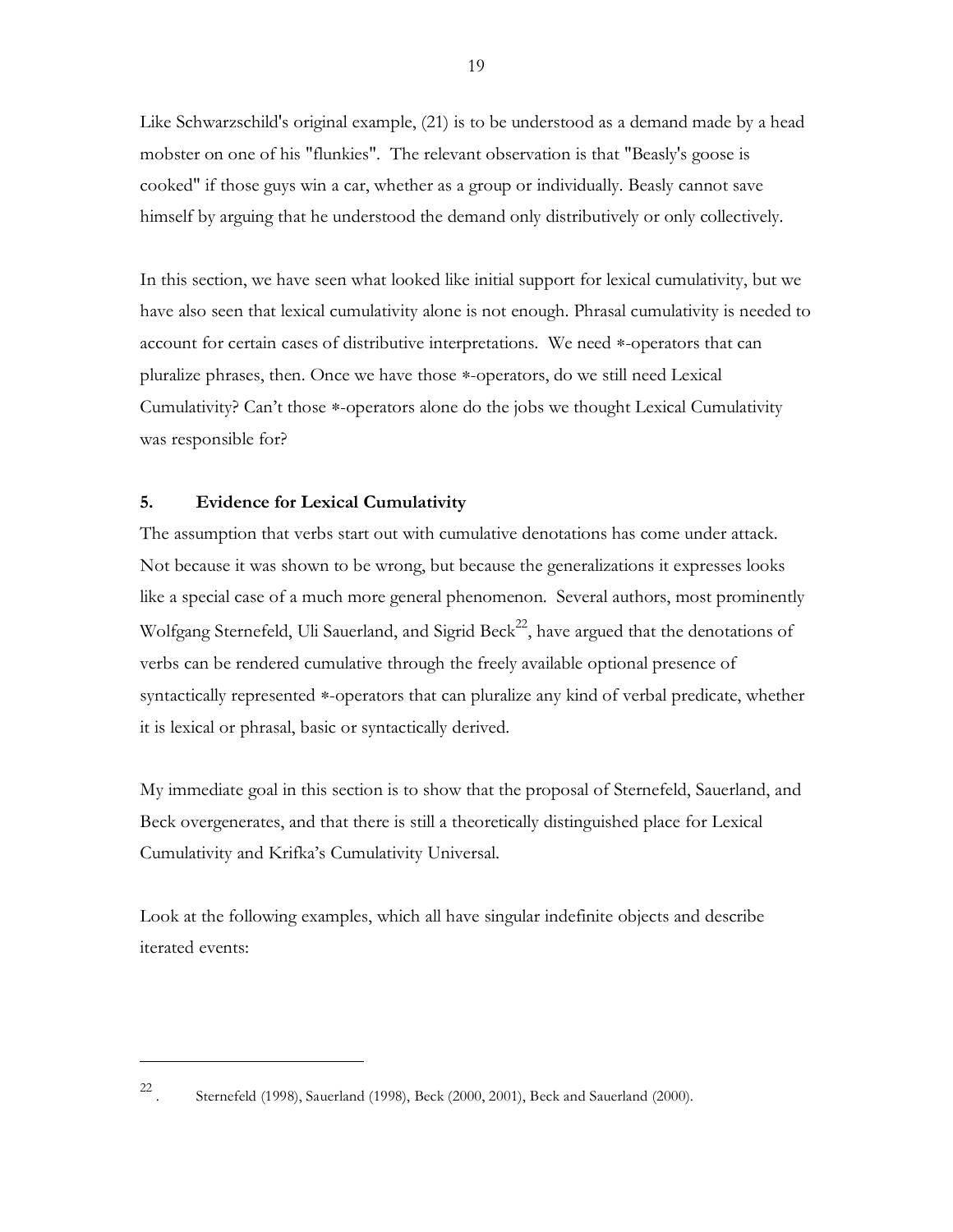- (22) What does this intern do?
	- a. She guards a parking lot.
	- b. He cooks for an elderly lady.
	- c. She waters a garden.
	- d. He watches a baby.
	- e. She cleans an office building.
- (23) a. I dialed a wrong phone number for 5 minutes. **23**
	- b. She bounced a ball for 20 minutes.
	- c. He kicked a wall for a couple of hours.
	- d. She opened and closed a drawer for half an hour.
	- e. I petted a rabbit for two hours.

What is remarkable about those sentences is that the singular indefinite objects invariably fail to distribute. They look as if they were taking wide scope over an operator that pluralizes events (Zucchi and White (2001), van Geenhoven (2004)): A single parking lot is guarded habitually, a single elderly lady is cooked for repeatedly, a single ball is bounced again and again, and so on. This phenomenon shouldn't exist if we allowed free optional insertion of unpronounced star operators. If ∗-operators could be inserted freely, they could immediately produce 24(b) from 24(a), for example, hence derive unattested interpretations for the sentences in (22) and (23):

(24) a.  $\lambda e \exists x \left[ \text{ball}(x) \& \text{whounce}(x)(e) \right]$ b.  $* \lambda e \exists x \, [\text{ball}(x) \& * \text{bounce}(x)(e)]$ 

24(b) describes possibly repeated events in which more than a single ball might be bounced. In contrast, since *ball* is 'singular' (hence only describes singular balls), each event described by 24(a) can only have a single ball in it. In an event semantics, the facts in (22) and (23), fall

<sup>23</sup> . Zucchi and White (2001), van Geenhoven (2004).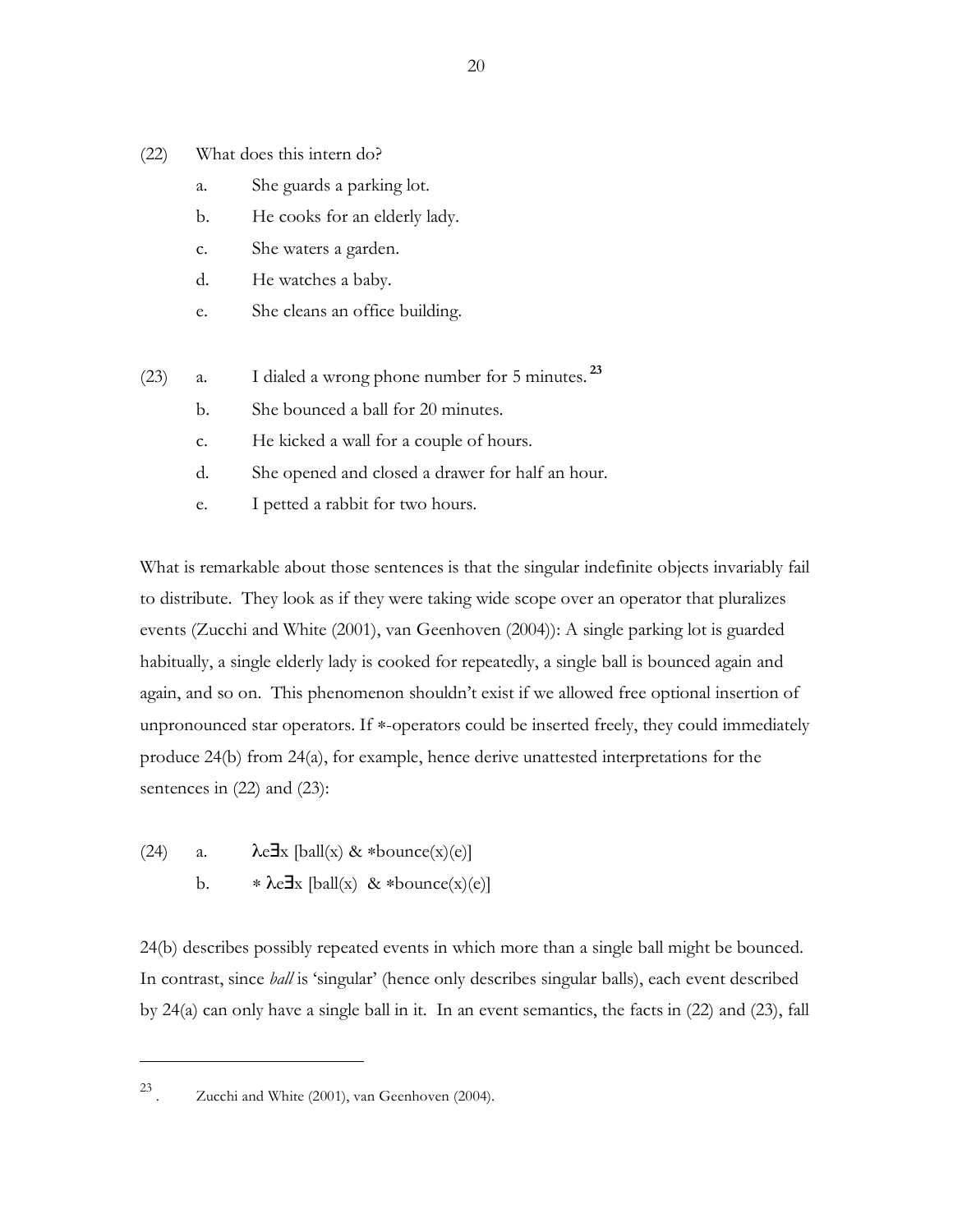out if verbs are born as plurals. No obligatory scoping or a narrow scope "frequentative aspect" operator (van Geenhoven (2004)) has to be stipulated. To see this more clearly look at the computation of the denotation of the VP in (25):

- $(25)$  [bounce a ball]<sub>VP</sub>.
	- a.  $\lambda x \lambda e * bounce(x)(e)$
	- b.  $\lambda R_{\leq e \leq s} \lambda e \exists x \text{ [ball(x) \& R(x)(e)]}$
	- c.  $\lambda e\exists x \left[ \text{ball}(x) \& * \text{bounce}(x)(e) \right]$ 'being a possibly plural event e such that there is a ball x and e is an event of bouncing x'.

In a Davidsonian event semantics, the events described are always 'minimal' in the sense that an event of bouncing this ball, for example, is an event in which this ball is being bounced and which contains nothing above and beyond that ball and whatever it takes for it to be bounced. Crucially, it can't have a second ball in it. Since the relation described in 25(a) is cumulative, the property 25(c) can describe an iterated event made up of events which themselves have the property  $25(c)$ . However, whenever  $25(c)$  is true of an event e and a subevent e' of e, the ball in e' is bound to be the same as the ball in e. Otherwise, e would have two balls, rather than one. Each event in the iteration, then, has the same ball in it. This is a direct consequence of standard Davidsonian event predication. This is how event predication is understood.

I haven't quite explained the facts in (22) and (23) yet, however. The assumption that verbs are born with cumulative denotations doesn't mean that verbs have to describe plural events, of course. The way we defined the ∗-operator corresponds to a weak notion of plurality, where pluralities always have singularities as special cases. That the sentences in (22) and (23) necessarily describe iterated events does therefore not follow from lexical cumulativity alone. In (22), habitual aspect seems to be responsible for the necessarily iterative interpretation, in (23), durativity plays a similar role. What is interesting for our story is that given lexical cumulativity, we still predict the facts in (22) and (23), even if the habitual operator and durational adverbs take scope over the indefinite direct object. In German, for example, both 26(a) and 26(b) imply that a single phone number was dialed for five minutes. That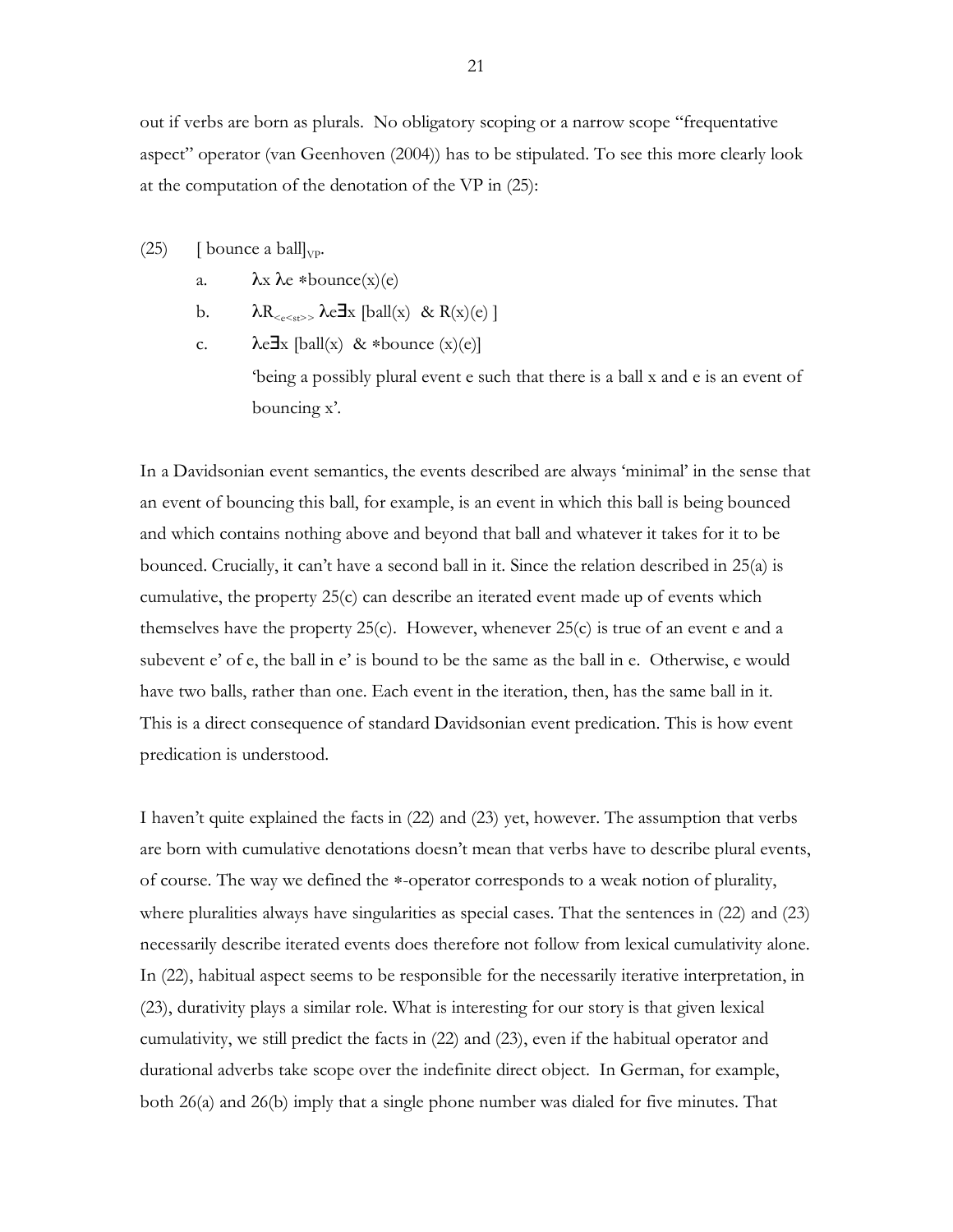even 26(a) should have that interpretation is surprising in a language that otherwise marks scope relationships between adverbs and DPs overtly.

- (26) a. Ich hab' fünf Minuten lang eine falsche Telefonnummer gewählt. I have five minutes long a wrong telephone number dialed. I dialed a wrong phone number for five minutes.
	- b. Ich hab' eine falsche Telefonnummer fünf Minuten lang gewählt. I have a wrong telephone number five minutes long dialed. I dialed some wrong phone number for five minutes.

Lexical cumulativity allows us to explain apparent 'scope' puzzles of the kind seen in (22), (23), or (26). I will spell this out for durative adverbials. The habitual cases should be amenable to a very similar analysis. Suppose the denotation of durational adverbials like *for 5 minutes* is as in (27):

(27) a. 
$$
\lambda P_{\leq st} \lambda e [P(e) \& e = \sigma e' [P(e') \& e' \leq e] \& f_{\text{minute}}(e) = 5]^{24}
$$

 $\overline{a}$ 

The definitions in (27) use Link's σ-operator. In our case, the operator maps the events in the set  $\{e: e' \le e \& P(e')\}$  to their supremum - if it exists. The operation is undefined otherwise. We are talking about the sum of all events e' that are proper parts of e and have

<sup>&</sup>lt;sup>24</sup> . The function f<sub>minute</sub> in (27) is a measure function that measures the time of an event in minutes. If durational adverbs were the main concern of this paper, more would have to be said about the properties of such measure functions. When I say that I slept for two hours today, for example, we usually understand this as saying that there was a 2-hour interval during which I slept. The time of the event described is an interval, then. This doesn't have to be so, however. If I am paid by the hour, I may ask for my pay by informing you that I worked on your gutters for 20 hours. In that case, there is no implication that the time of the sum of all events where I worked on your gutters is an interval. Gaps are allowed. I might have worked on your gutters on several distinct occasions. Sometimes, what the measure function has to measure is the minimal interval that includes the times of all the subevents of the event whose time is being measured. When I report that I saw Dr. Spock for 5 years, for example, what I seem to be saying is that the minimal interval that includes the times of all of my visits to Dr. Spock's office is 5 years.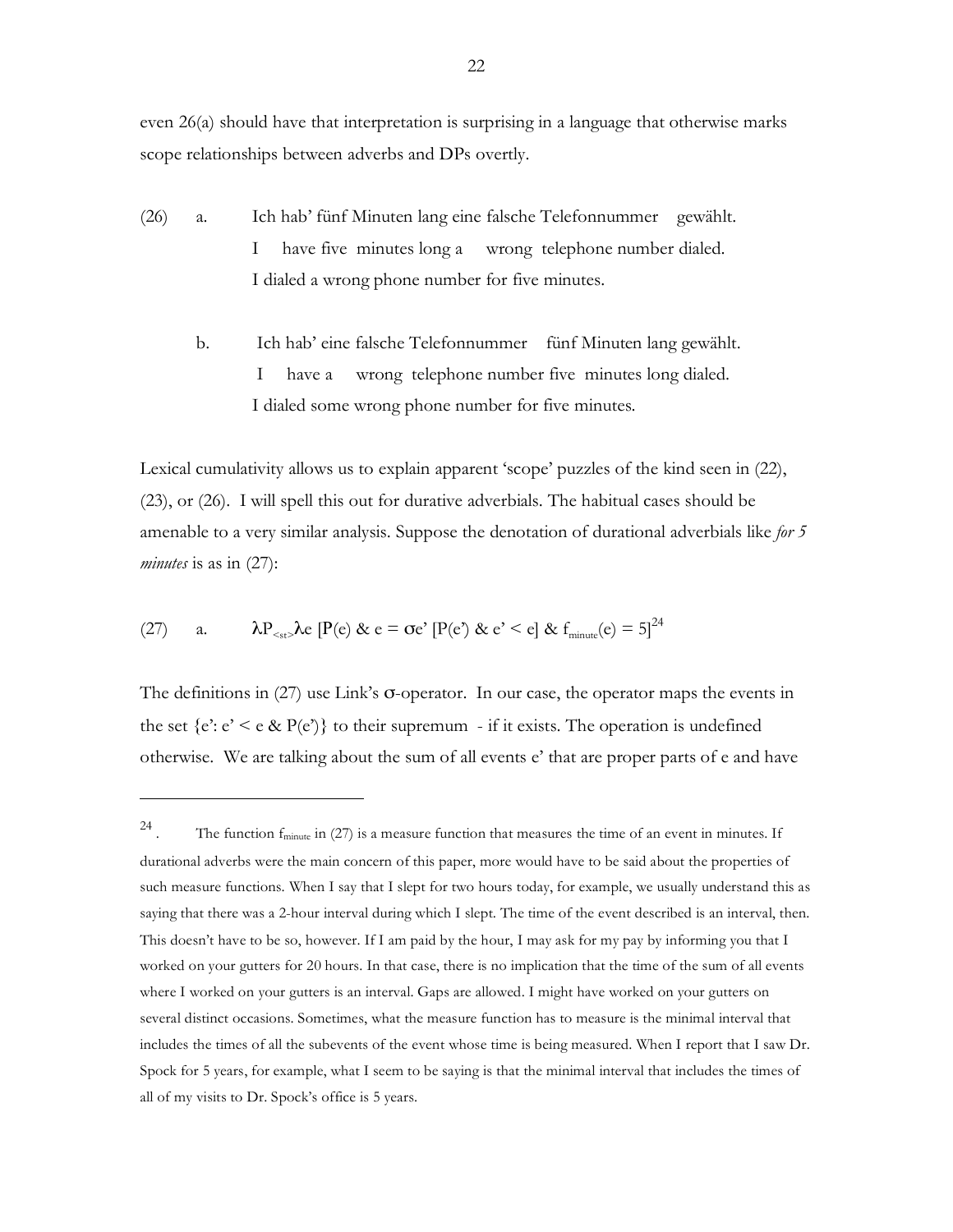the property P. The requirement is that that sum be identical to e. Following Morzycki's Program of Modified Modification (Morzycki 2004) and the independently developed analysis of durational adverbs in van Geenhoven (2004) $^{25}$ , we would eventually want to split up the denotation of durational adverbials like *for five minutes* into at least two parts:

(28) a. 
$$
\lambda P_{\leq st} \lambda e [P(e) \& e = \sigma e' [P(e') \& e' \leq e]
$$
  
b.  $\lambda e f_{\text{minute}}(e) = 5$ 

 $\overline{a}$ 

28(a) contributes iterativity/continuity and could be realized by a non-overt inflectional head in English. 28(b) is the contribution of the adverbial proper, which merely tells us how long the event lasted. The denotation of *dial a number for 5 minutes*, for example, can now be computed by applying the denotation of *for 5 minutes* to the denotation of *dial a number*. The VP *dial a number* is thus clearly in the scope of *for 5 minutes*. The result is the denotation in (29):

(29) 
$$
\lambda e_s \exists x \text{ [number(x) & *dial(x)(e) & e = \sigma e' \exists x \text{ [number(x) & *dial(x)(e') & e' < e]}
$$
  
& f<sub>minute</sub>(e) = 5]

(29) says that there was an event of dialing some phone number that was composed of proper subevents of dialing a phone number and lasted for five minutes. Given Davidsonian event predication, this implies that the same phone number was dialed throughout the event. If a sum of events involves just one phone number, none of its subevents can involve more than one phone number.

<sup>25</sup> . Van Geenhoven's paper includes detailed discussion of West Greenlandic, where some of the relevant operators are overt. It seems that the overt West Greenlandic operators discussed by van Geenhoven are related to iterativity/continuity operators ("frequentative aspect" in van Geenhoven's terminology), and are thus not counterparts of our lexical ∗-operator, which merely indicates lexical cumulativity, a property that should be a universal property of verb stems if Krifka is right. We should not automatically expect a direct connection between the lexical ∗-operator and overt pluractional operators, then.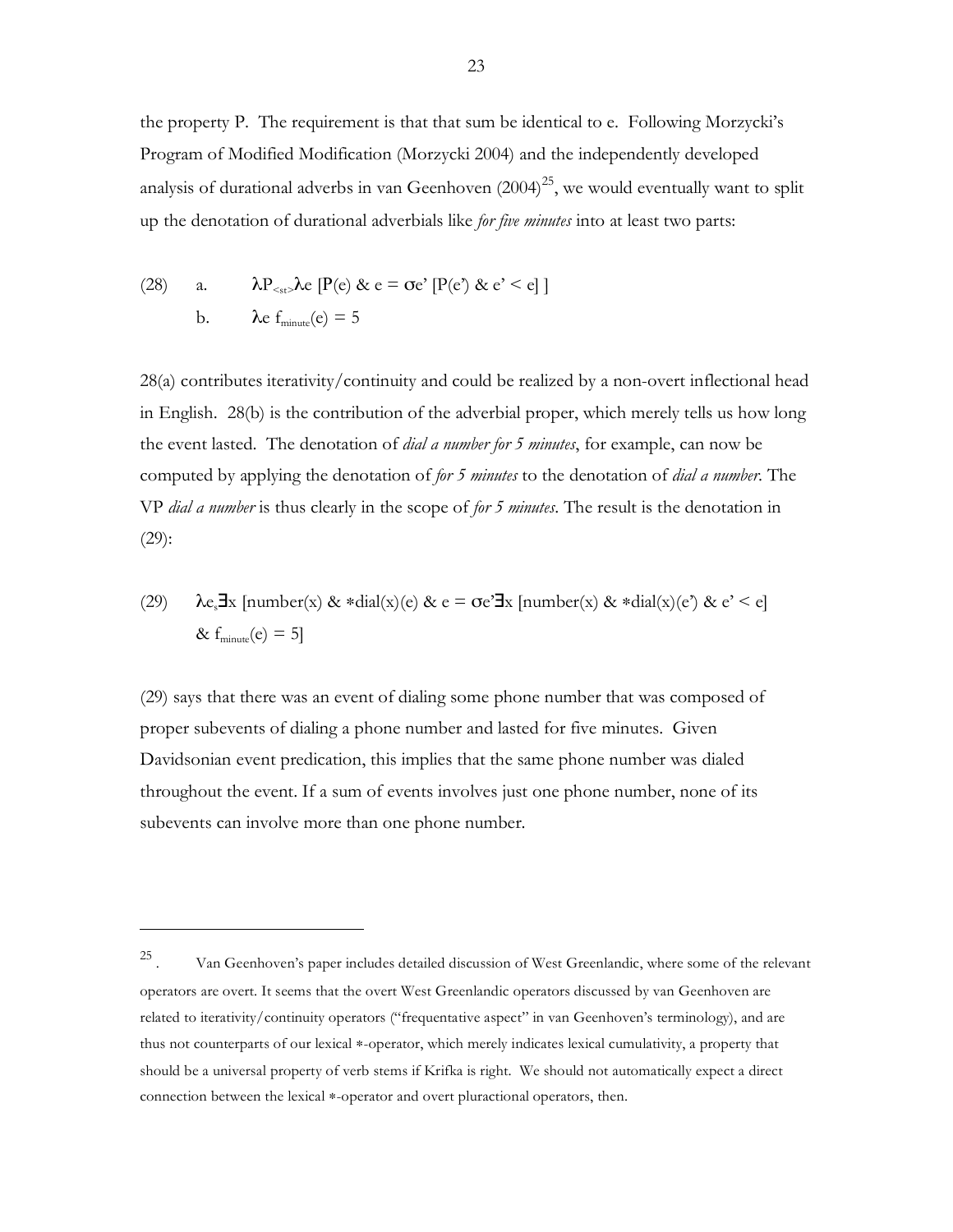We have found a non-trivial consequence of the Lexical Cumulativity hypothesis, then. Assuming Lexical Cumulativity, iterative interpretations for verbs are possible from the very start, and iterativity without concurrent 'object distributivity' is the automatic result of introducing an ordinary singular indefinite in the early stages of a syntactic derivation. Given Lexical Cumulativity, habitual operators and durational adverbs do no longer have to pluralize the predicates they operate over, or introduce quantification over subevents. They merely have to make sure that those predicates do not describe any singular events, but are properly plural in a lexically defined sense. This means that we do no longer have to stipulate obligatory narrow scope for such operators. The desired interpretations can be derived, even if the relevant aspectual operators are sitting above direct objects.

The same data that provided evidence for Lexical Cumulativity also showed that ∗−operators cannot be inserted freely. If they could, we wouldn't expect the 'failure of distribution' effect illustrated in (23) and (24). But if ∗−operators cannot be inserted freely, we are left wondering where phrasal ∗-operators might come from. What is the force that produces phrasal cumulativity, hence many cases of distributivity?

#### **6. The source of phrasal cumulativity**

What makes phrasal cumulativity possible? Here is what looks like an obvious answer. It cannot be an accident that none of the sentences in (23) or (24) contained any plural DPs. Maybe phrasal ∗-operators are necessarily tied to the presence of plural DPs in some way or other. Schwarzschild (1993-94), for example, proposed that all plural VPs are obligatorily translated with the ∗-operator, hence always have cumulative denotations.

"My star, …, appears on the translations of *all* plural verb phrases. I also differ here from Landman (1989), who optionally translates plural verb phrases with a star. My star is obligatory: it is there whenever the verb is plural." Schwarzschild 1993-94, p. 206

Within the current framework of assumptions, Schwarzschild's proposal has to be rephrased so as to allow for a more articulated sentence structure where VPs project a hierarchy of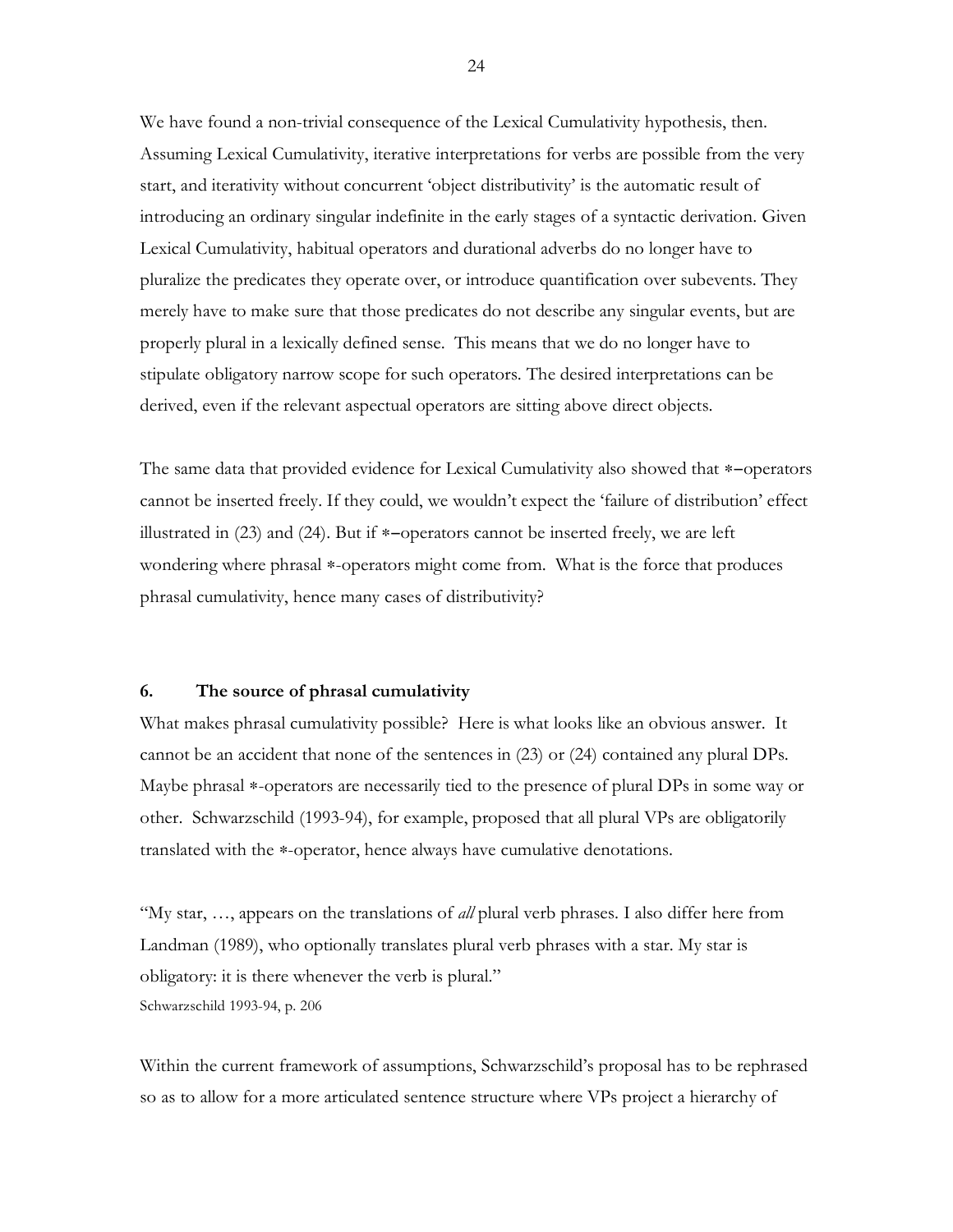functional heads, including habitual operators and heads that introduce external or applicative arguments. The relevant condition could now be stated as requiring that at the level where semantic interpretation takes place, sister constituents of plural DPs are pluralized, regardless of whether they are still in their base position or have moved away. Here is one particularly attractive way of executing this proposal. So far, I have only talked about the syntactic structure of plural NPs. Plural DPs are projected from determiners, and following Sauerland (2005), let us assume that when a plural DP is built from a determiner and a plural noun, for example, both the noun and the determiner come with their own number projection<sup>26</sup>. We have structures of the following kind, then:





 $\overline{a}$ 

In Figure 3, there are two [plural] projections. The lower [plural] feature is responsible for the pluralization of the noun. According to Sauerland, the higher occurrence of [plural] could be there even if the plural DP doesn't contain any plural NP at all. DPs like *Spencer and Webster* for example, show all the behavior of plural DPs. They can trigger verbal agreement and can have distributive interpretations like other plural DPs. On Sauerland's proposal, the

<sup>&</sup>lt;sup>26</sup> . Sauerland assumes the existence of a number feature [singular], though, and takes [plural] to be the unmarked case. The idea I am adopting from Sauerland is that DPs may have two projections of a number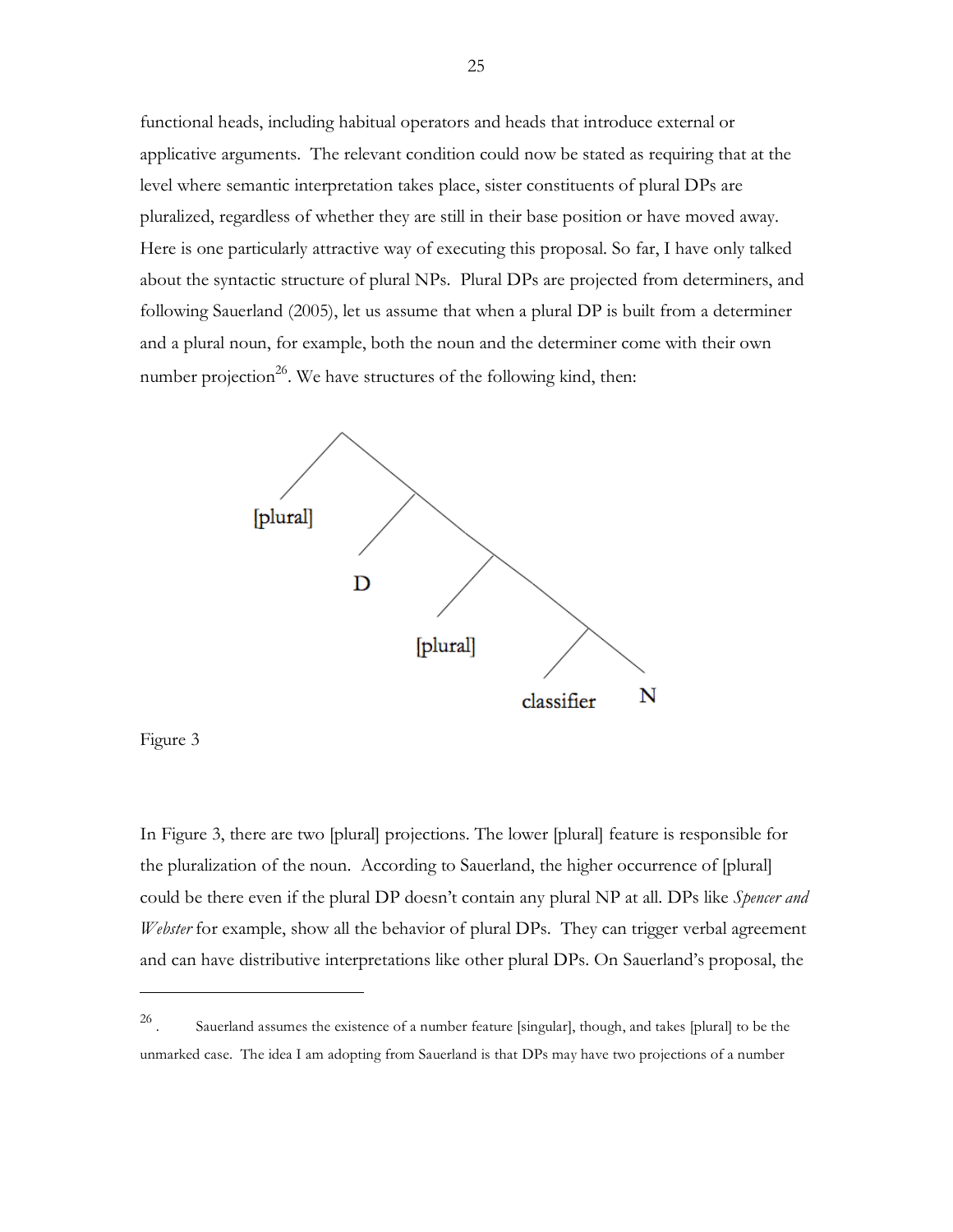higher [plural] projection can be held responsible for those properties. How exactly? Here is a possible story. While the lower occurrence of [plural] in Figure 3 pluralizes the noun, the higher occurrence of the feature can't seem to be interpretable within DP. Suppose that nominal [plural] is always interpretable, and it always carries the cross-categorial plural operator. Since a higher [plural] feature can't be interpreted within its DP, it is forced to move out before semantic interpretation takes place. Moving as little as possible, it could become a verbal inflectional head right below its DP. In this way, a DP could literally create its own agreement projection, possibly on top of another verbal projection like voice, aspect, or tense. Heim and Kratzer (1998) invoke the very same syntactic mechanism for the index of a moved DP that can be reparsed as a binder index for the DP's trace. If indices are agreement features, as proposed in Kratzer (2004), Heim and Kratzer's reparsing of the DP index means that moved DPs create their own verbal agreement projections by 'releasing' one of their features that could not be interpreted otherwise. This allows us to hold on to the generalization that indices are always interpretable. Likewise, allowing plural DPs to create their own verbal [plural] projection makes it possible for us to maintain the generalization that nominal [plural] is always interpretable. We can cut down on uninterpretable features that way.

When [plural] migrates out of its DP, we get a  $*$ -operator that pluralizes the DP's sister node, possibly showing up as overt verbal agreement. We thus have the following configuration:

feature. For us, that number feature could only be [plural]. If there is a feature [singular] at all, it has to be a classifier, and not a number feature.

 $\overline{a}$ 

26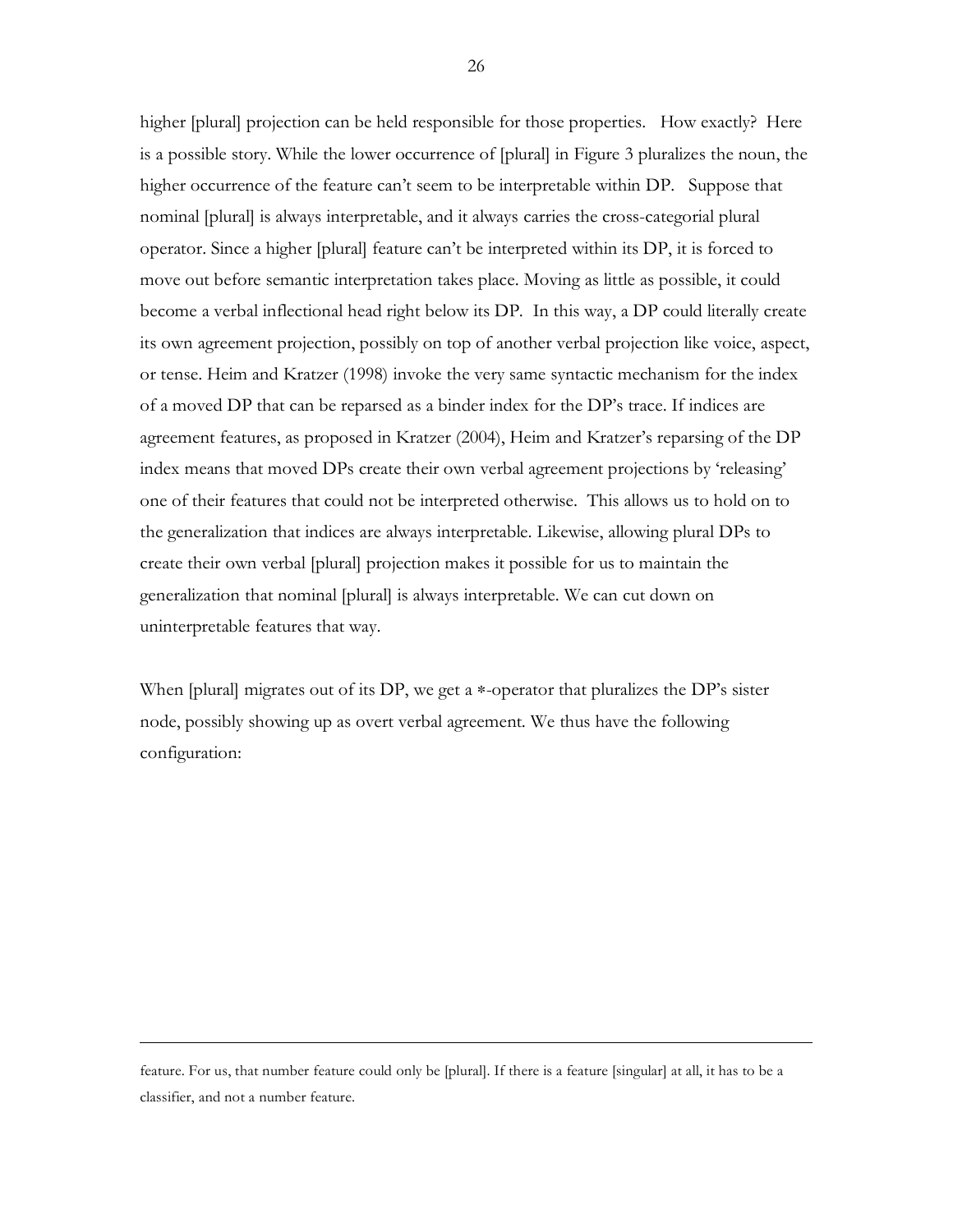

Figure 4

An immediate prediction of this proposal is that pluralization of phrasal verbal projections should require the presence of DPs with [plural] agreement features in English. But distributive/cumulative interpretations that can be produced by Lexical Cumulativity alone, should also be available for singular DPs. Here are some examples that seem to have the right properties to test our prediction.

- (30) a. She sent her offspring to 5 different boarding schools.
	- b. She sent her offspring to a boarding school.
- (31) a. She sent her children to 5 different boarding schools.

b. She sent her children to a boarding school.

30(a) looks like a sentence that has a run-of-the-mill cumulative interpretation. If she had 5 children, the sentence allows for all of the usual cumulative scenarios. Each child might have gone to a different boarding school. All five of them might have gone to all five of the boarding schools. Two of the children might have each gone to three of the boarding schools, and the remaining three children might have gone to the remaining two boarding schools … and so on. This results follows directly from Lexical Cumulativity and the assumption that her offspring is the sum of her five children, as it should be. But why is (32) bad, then?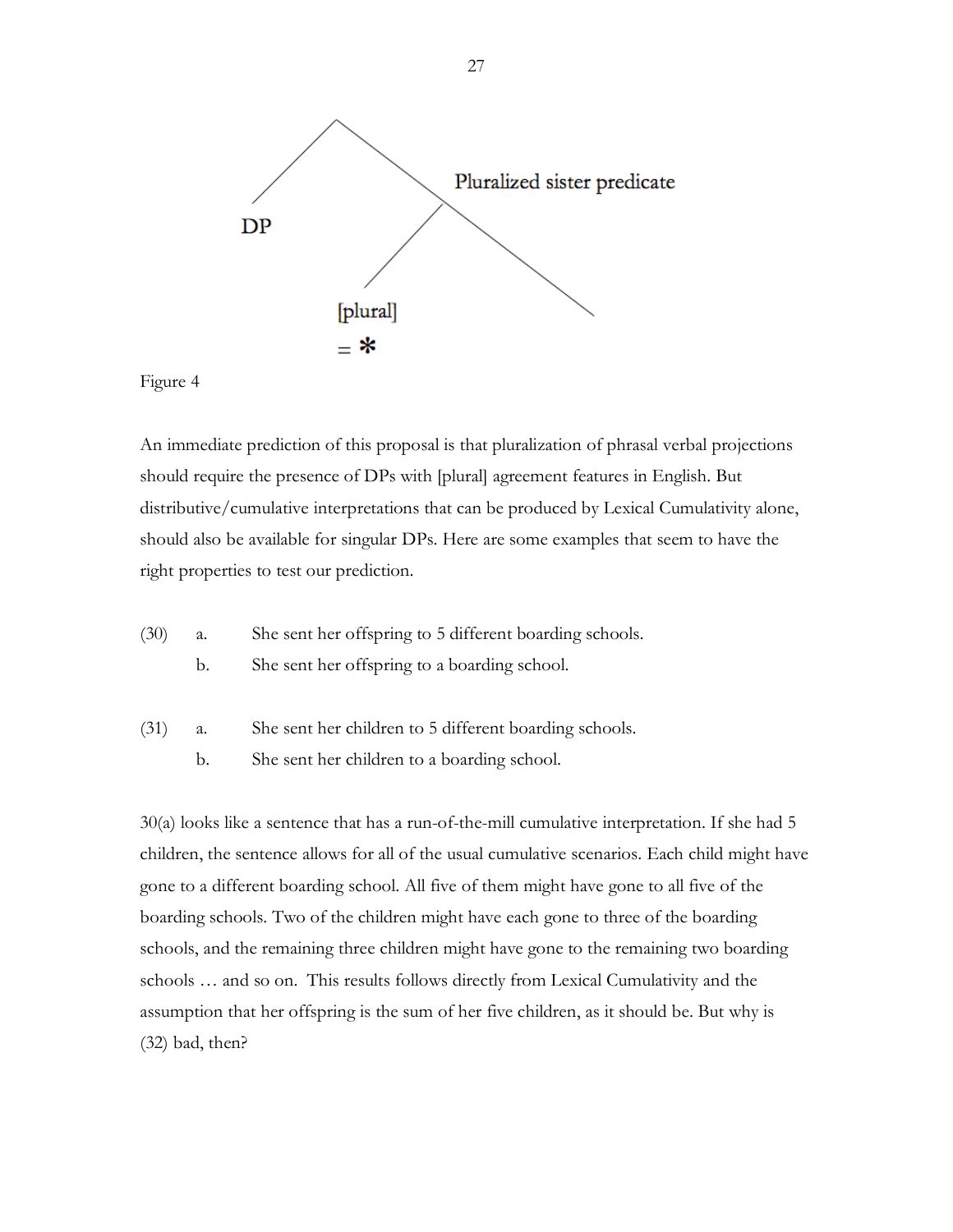(32) \* Her offspring each went to a boarding school.

One possibility is that floated *each* needs to agree with [plural]. Interestingly, Oh (2001) has argued that the apparent Korean distributivity marker *ssik* is not itself a distributivity operator, but is a particle that must be in the scope of a distributivity operator. If *each* is submitted to such a condition as well, we rule out (32) because of the lack of [plural] in *offspring*. We might be able to maintain, then, that *her offspring* denotes a semantic plurality, namely the sum of her descendants.

Since *offspring* is singular, we do not expect it to produce phrasal cumulativity. Not surprisingly, then, 30(b) implies that all of her children went to the same boarding school. In contrast, the sentences in (31) have a plural direct object, and we immediately see phrasal cumulativity pop up. In addition to a cumulative reading, 31(a) also has a reading where each of her children was sent to a different boarding school. And 31(b) is compatible with a scenario where each of her children went to a different boarding school. This interpretation, too, is the effect of phrasal cumulativity.

The examples in (30) are not isolated cases. Cumulative interpretations are generally available for mass nouns. But if they are, those interpretations were produced by Lexical Cumulativity.

- (33) a. All that furniture was loaded onto five trucks.
	- b. All that furniture was loaded onto a truck.
- (34) a. Her offspring inherited all her jewelry.

 $\overline{a}$ 

b. Her offspring inherited a villa in Tuscany.

Conjoined mass nouns sometimes allow singular agreement<sup>27</sup>, and can then produce distributive/cumulative interpretations. Here are some cases that sound acceptable to the ears of the native speaker I consulted:

<sup>&</sup>lt;sup>27</sup> . My dialect of German allows those kinds of singulars quite freely when two NPs with identical mass nouns are conjoined. The judgments of the one other native speaker of German I consulted (a North German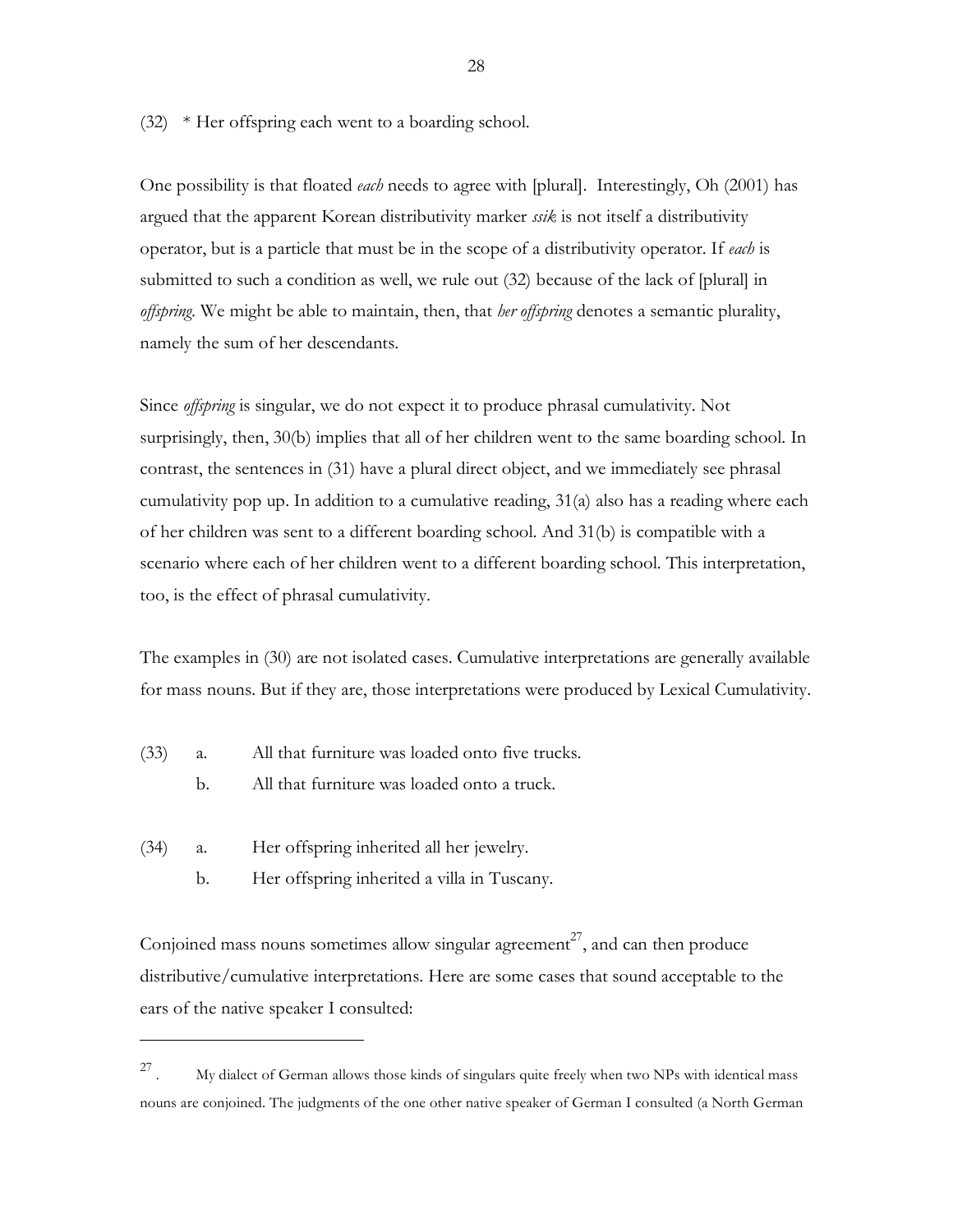- (35) a. The moss on the rocks and the moss on the trees **is** blighted.
	- b. Jane's china and Alice's china **was** stored in separate closets.

35(a) and (b) have distributive/cumulative interpretations. Since the DPs are singular, Lexical Cumulativity must be responsible. Good cases of essentially phrasal cumulativity can't seem to be produced in the absence of plural DPs. Sentences 36(a) to (c) lack distributive interpretations. 36(a) says that the two kinds of sugar were stored in the same jar, and 36(b) implies that the silverware went to the same cousin.

(36) a. The sugar for the coffee and the sugar for the cake **was** stored in a plastic jar. b. Jane's silverware and Patsy's silverware **was** sent to a cousin.

Another consequence of the proposed account of phrasal verbal cumulativity is that it should not be possible to simultaneously cumulate two non-event arguments. Pluralizing predicates with more than one non-event arguments is not an option within the theoretical framework assumed here. In a theory where external and applicative arguments are introduced by independent heads, we do not have lexical predicates with more than two non-event arguments to begin with, and plausible assumptions about movement do not seem to allow us to derive any such predicates in the syntax $^{28}$ . A DP's sister constituent can only be of type  $\leq$ et $>$  (properties of individuals) or  $\leq$ e $\leq$ st $\geq$  (relations between individuals

speaker) went more in the direction of my Standard American English consultant, whose use of those singulars is rather restricted. Agreement facts are, of course, a prime target for normative grammars, which might explain the more liberal judgments for a speaker from South Germany, who grew up in an area where various registers of regional dialects were spoken. Interestingly, both of my consultants reported that in many of those cases, they wouldn't want to use the plural either, and would therefore try to avoid those constructions altogether.

 $\overline{a}$ 

<sup>28</sup> . Sauerland (1998) and Beck and Sauerland (2000) invoke a special mechanism for the creation of 2place predicates in the syntax. Seen from a perspective where moved DPs can create their own agreement projections by 'releasing' their index to become a binder index, that mechanism would allow a DP to move into the agreement projection created by another DP, and set up its own agreement projection within it. Nested agreement projections of this kind are interpretable, but are likely to be ruled out by general constraints on movement.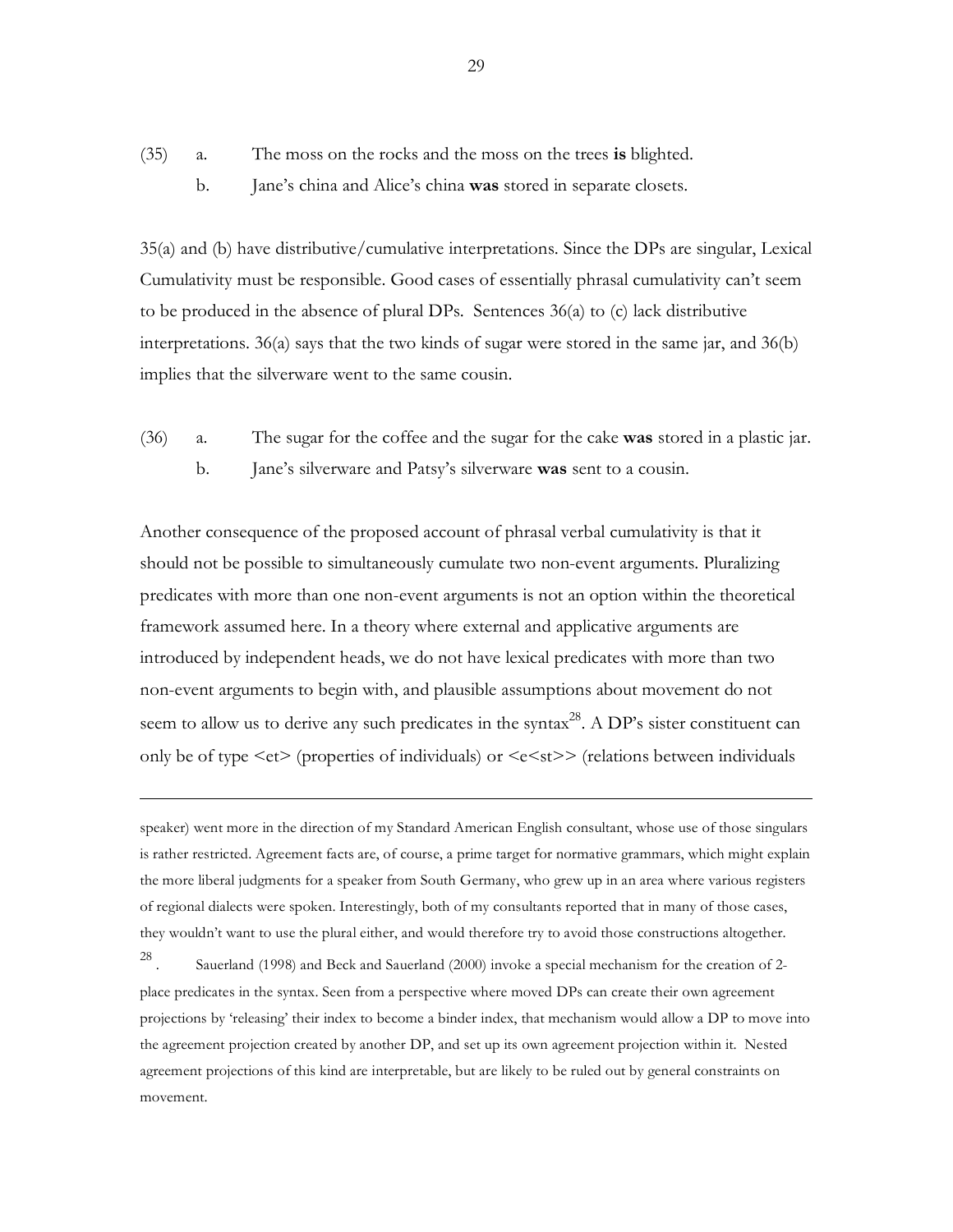and events), then, hence the pluralization operation could not affect any other non-event argument position apart from the one that is about to be saturated by the DP triggering the pluralization. Consider now the following example from Beck and Sauerland (2000)<sup>29</sup>:

(29) These 5 teachers gave a bad mark to those 20 protesting students.

(29) has a cumulative interpretation. It could be true in a situation, for example, where each of the students got a bad mark from only one of the teachers. Not assuming an event semantics, Beck and Sauerland argue that the intended interpretation of (29) can only be derived by pluralizing the 2-place relation  $\lambda x \lambda y \exists z$  [bad-mark(z) & gave-to(y)(z)(x)].

In an event-based semantics, the intended interpretation of (29) can be derived without pluralizing more than one non-event argument at a time by adopting an analysis along the lines of Schein (1986, 1993), who extensively discussed cumulative interpretations of this kind. The key for (29) is neo-Davidsonian association of the agent argument, coupled with movement of the indirect object to a position right above the direct object. The moved DP's sister predicate would now be pluralized and would wind up with the denotation in (30):

(30) 
$$
\ast \lambda y \lambda e \exists z
$$
 [bad-mark(z) &  $\ast \text{gave}(z)(e) \& \ast \text{goal}(y)(e)$ ]

The pluralized predicate in (30) is of type  $\leq e \leq st \geq 1$ , hence only has one non-event argument. Applied to a plurality like those 20 protesting students, the predicate in (30) yields a property that can be true of events in which each of those 20 students received a bad mark, for example $^{30}$ :

(31)  $(*\lambda y \lambda e \exists z \; [bad-mark(z) \& *gave(z)(e) \& *goal(y)(e)])$  (those 20 protesting students)

 $29$ . Beck and Sauerland (2000), p. 356.

<sup>30</sup> . Note that the <sup>∗</sup>-operator blocks <sup>λ</sup>-conversion. Like the corresponding unstarred predicate, the starred predicate in (31) is of type  $\leq \leq$  >>, hence yields a predicate of type  $\leq$  after being applied to those 20 protesting students.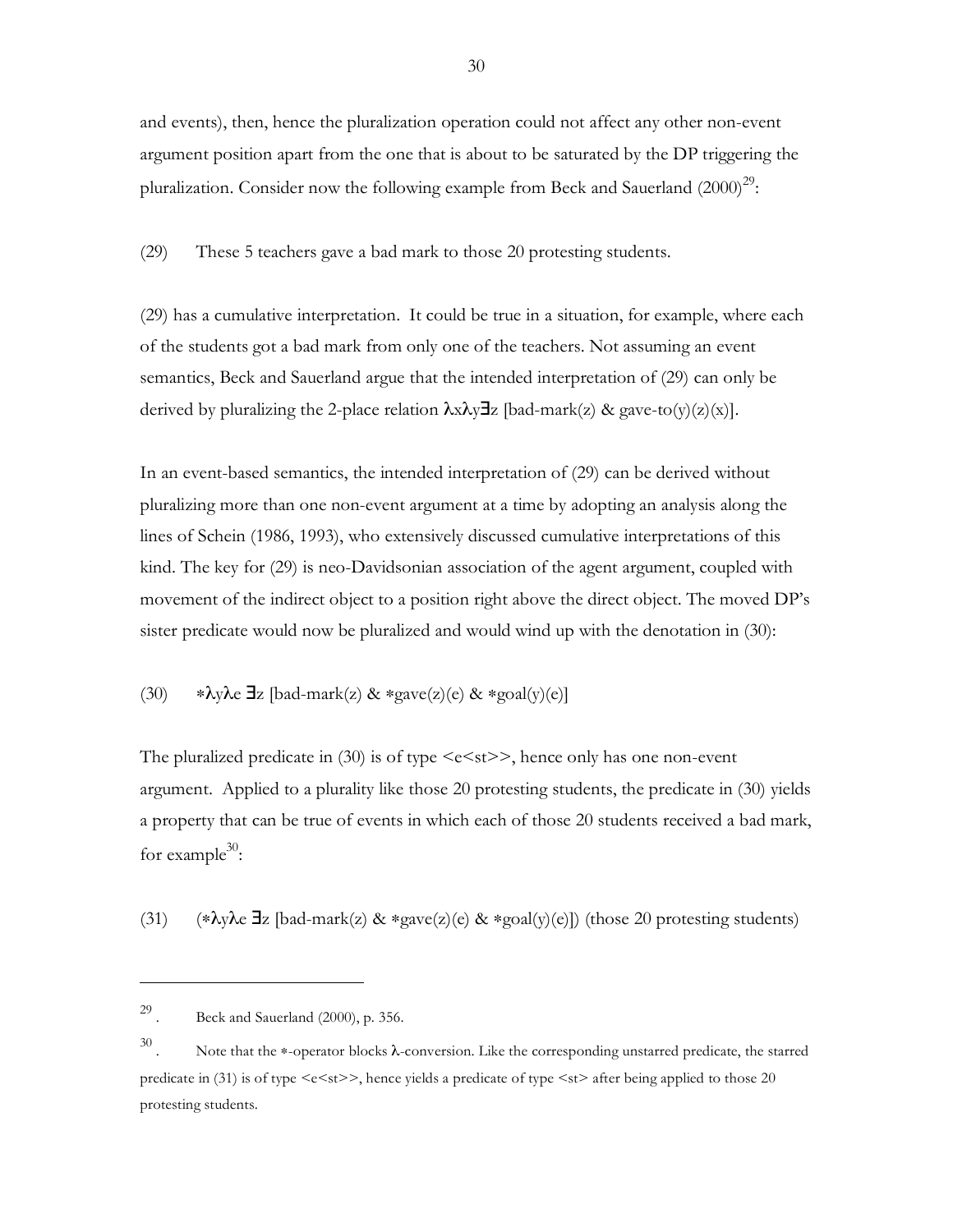Next, we add the agent argument and saturate it:

(32)  $\lambda e$  [\*agent(those five teachers)(e) & (\* $\lambda y \lambda e$   $\exists z$  [bad-mark(z) & \*gave $to(y)(z)(e)]$ )(those 20 protesting students)(e)]

The interpretation captured in (32) says that those five teachers were the agents of an event in which those 20 protesting students received one or more bad marks. This is the desired result.

A surprising consequence of the current analysis of phrasal verbal cumulativity relates to an example presented in Winter (2000). Winter's example is meant to show that theories that account for distributive interpretations of plural DPs by pluralizing their sister predicates overgenerate. They seem to predict interpretations that do not in fact exist. Interestingly, Winter's objection applies to event-less versions of the 'nominal distributivity via verbal cumulation' idea, but not to the event-based account proposed here. Let us see why.

Winter asks us to judge the truth of sentence (33) in the scenario depicted in figure 5:

(33) The children are holding a wheel.



Winter (2000), 63

Figure 5

Winter observes correctly that in situations of this kind, (33) is false or at least "highly strange". On Winter's own account, all non-lexical cases of distributivity are due to covert monadic distributivity operators that enforce atomic distribution. (33) would then be true just in case each child is holding a wheel. This condition is not satisfied in Winter's scenario.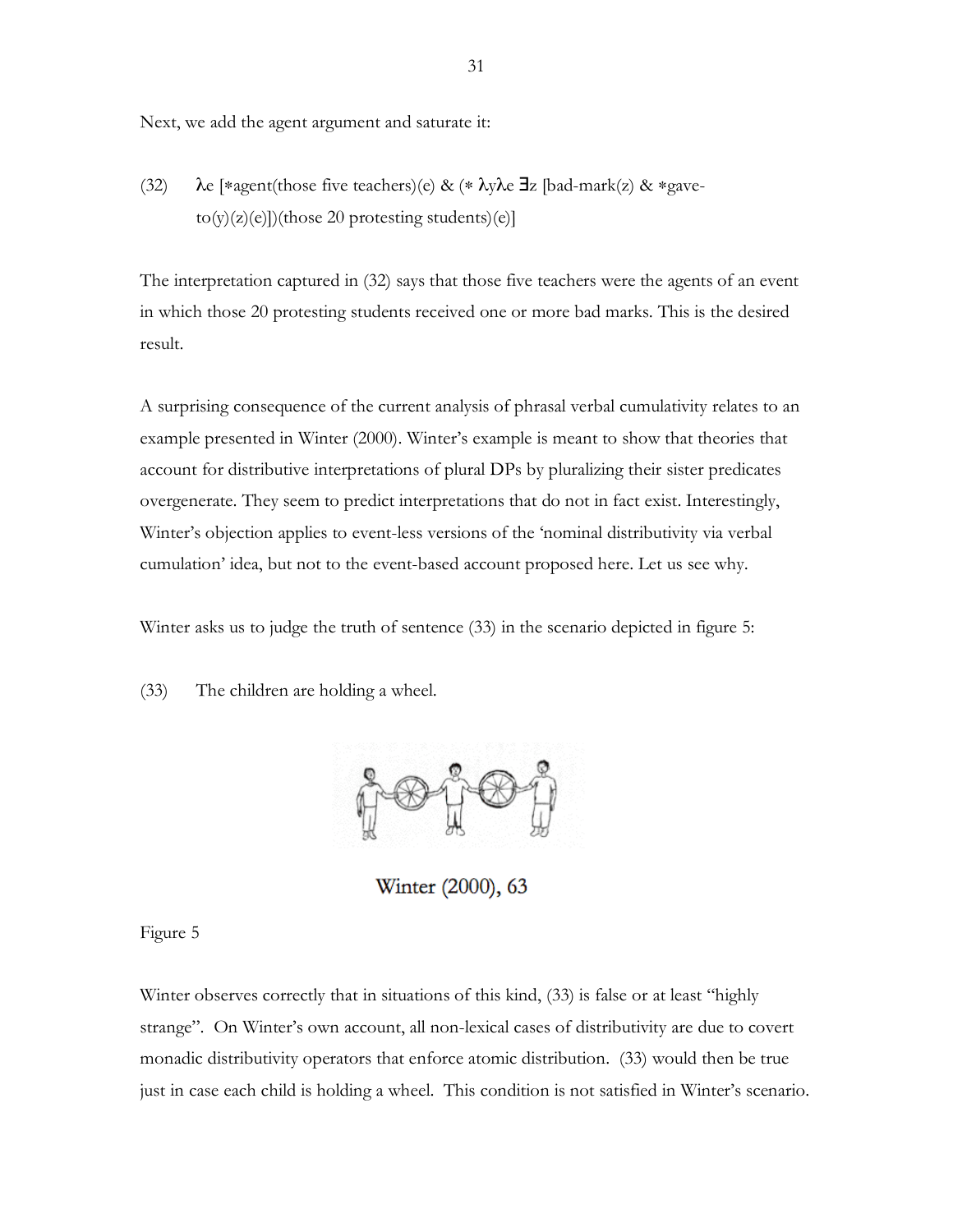Winter predicts (33) to be false in his scenario, then. Winter's point is that analyses where plural DPs trigger cumulation of their sister make false predictions in this case. Let's forget about events for a moment, and reconstruct Winter's argument. Boy<sub>1</sub> and Boy<sub>2</sub> are holding a wheel, and so do Boy<sub>2</sub> and Boy<sub>3</sub>. The denotation of the unstarred VP in  $(33)$  is therefore true of the two pluralities  $\text{Boy}_1 + \text{Boy}_2$  and  $\text{Boy}_2 + \text{Boy}_3$ . If the plural subject *the children* induces starring of the VP, the denotation of that VP is true of  $Boy_1+Boy_2+Boy_3$ , and hence of the children. (33) is thus predicted to be true on Winter's scenario.

Does our event-based scenario fare any better here? On our account, the sister constituent of the plural subject in (33) expresses a relation between individuals and events, and it is that relation that is cumulated.

(34) a. 
$$
\lambda x \lambda e
$$
[\*agent(x)(e) &  $\exists y$  [wheel(y) & \*hold(y)(e)] ]  
b. \*  $\lambda x \lambda e$ [\*agent(x)(e) &  $\exists y$  [wheel(y) & \*hold(y)(e)] ]

Does the pair consisting of the three boys and the event e represented in Winter's scenario satisfy the starred relation in 34(b)? It could only do so if there are pairs  $\langle x_1, e_1 \rangle$  and  $\langle x_2, e_2 \rangle$  that satisfy the relation in 34(a), where  $x_1 + x_2 =$  the children and  $e_1 + e_2 = e$ . However, the event represented in figure 5 is most naturally conceptualized as a single event. There are no natural, but only 'strange' or artificial ways of conceptualizing it as the sum of two subevents. The subevents singled out in Figure 6, for example, do not seem to be among the atoms in our domain of events:



Figure 6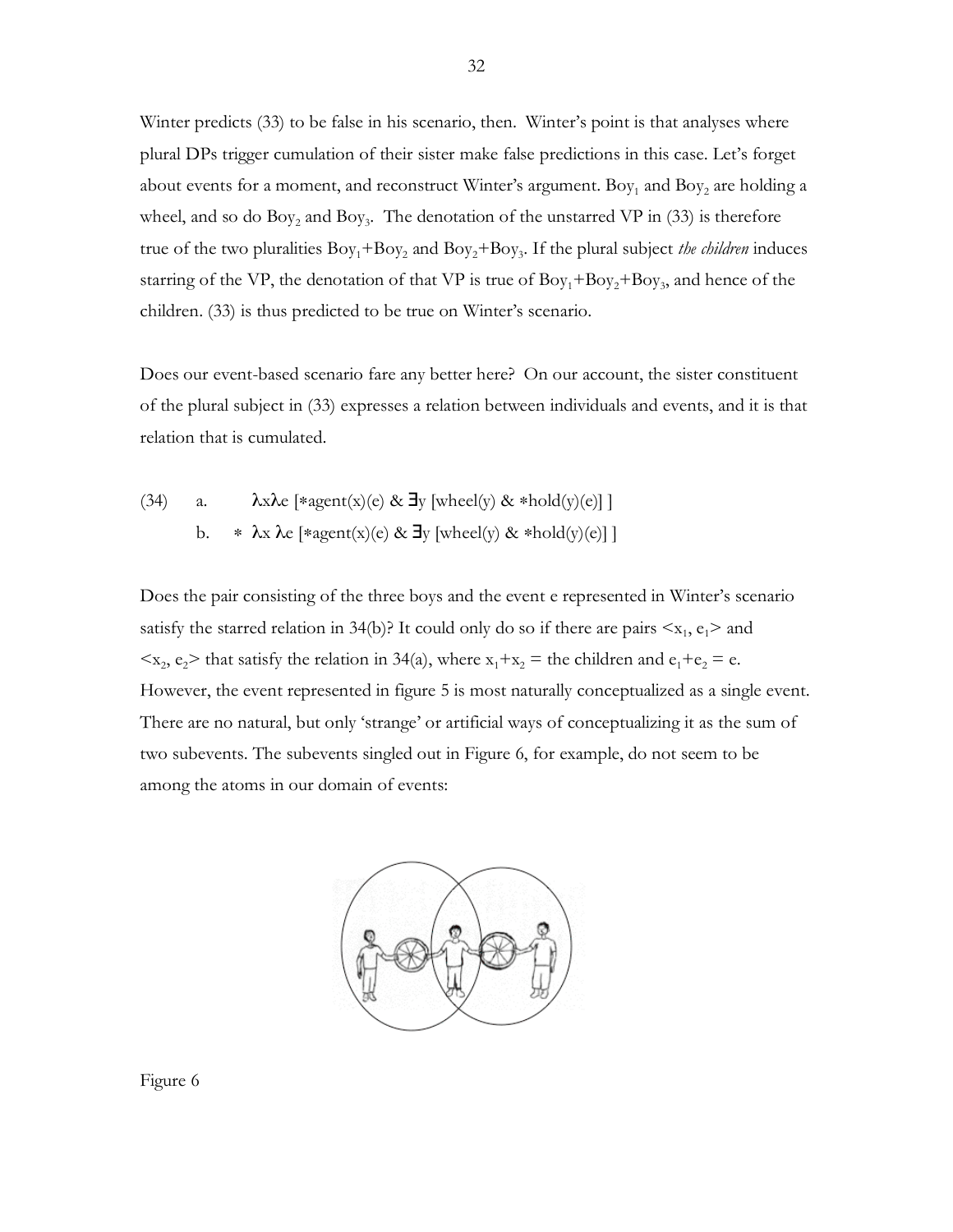Any serious semantics relies on domains for the basic entities that provide the building blocks for the whole repertoire of denotations. In the extensional semantics assumed here, we have three basic types, for example: e for individuals, s for events, and t for truth-values. The truth-values are just True and False. For the domains of individuals and events, the subdomains containing the atoms play a special role. They contain the individuals and events that singular quantifiers quantify over. Among the atoms in the domain of individuals are the cups in my cupboard, for example. Those cups have parts, of course, and sometimes, we want to quantify over those parts, too. Sometimes. Usually, we do not recognize the parts of a cup as separate individuals - at least not the weird parts. The handles might be the topic of a discussion in some contexts. But there are many oddly individuated parts of those cups that hardly ever qualify. Take the parts of that cup over there that could instantly acquire a more respectable status if the cup was dropped and broke. The cup has all of those parts already, but they don't usually make it into our domain of atomic individuals. The parts of events behave no differently. True, the individuation conditions for events are a bit looser than those of most individuals, but that doesn't mean that anything goes. We can't assume that weirdness of parts should not play a role for events at all. The parts highlighted in Figure 6 are weird in most contexts. The prediction of our event-based account is then that (33) should be judged false or highly strange. There is a real question whether the two required subevents  $e_1$  and  $e_2$  exist in our domain of atomic events.

If the problem with Winter's example is related to the lack of properly individuated subevents in the original scenario, we expect (33) to be judged true in scenarios where the relevant subsituations are individuated more clearly<sup>31</sup>. This is so:

 $\overline{a}$ 

33

<sup>31</sup> . See Schein (1986, 1993), Schwarzschild (1991, 1996), and Beck (2002) for discussion of related cases. On Schwarzschild's account, matters of event individuation can indirectly influence the subpluralities we consider via contextually provided covers. His theory then predicts the same judgment for Winter's example as the event-based one. For Schwarzschild's proposal to work, cumulation has to be constrained so as to mirror event individuation. See Schwarzschild (1996), p. 96, footnote 27.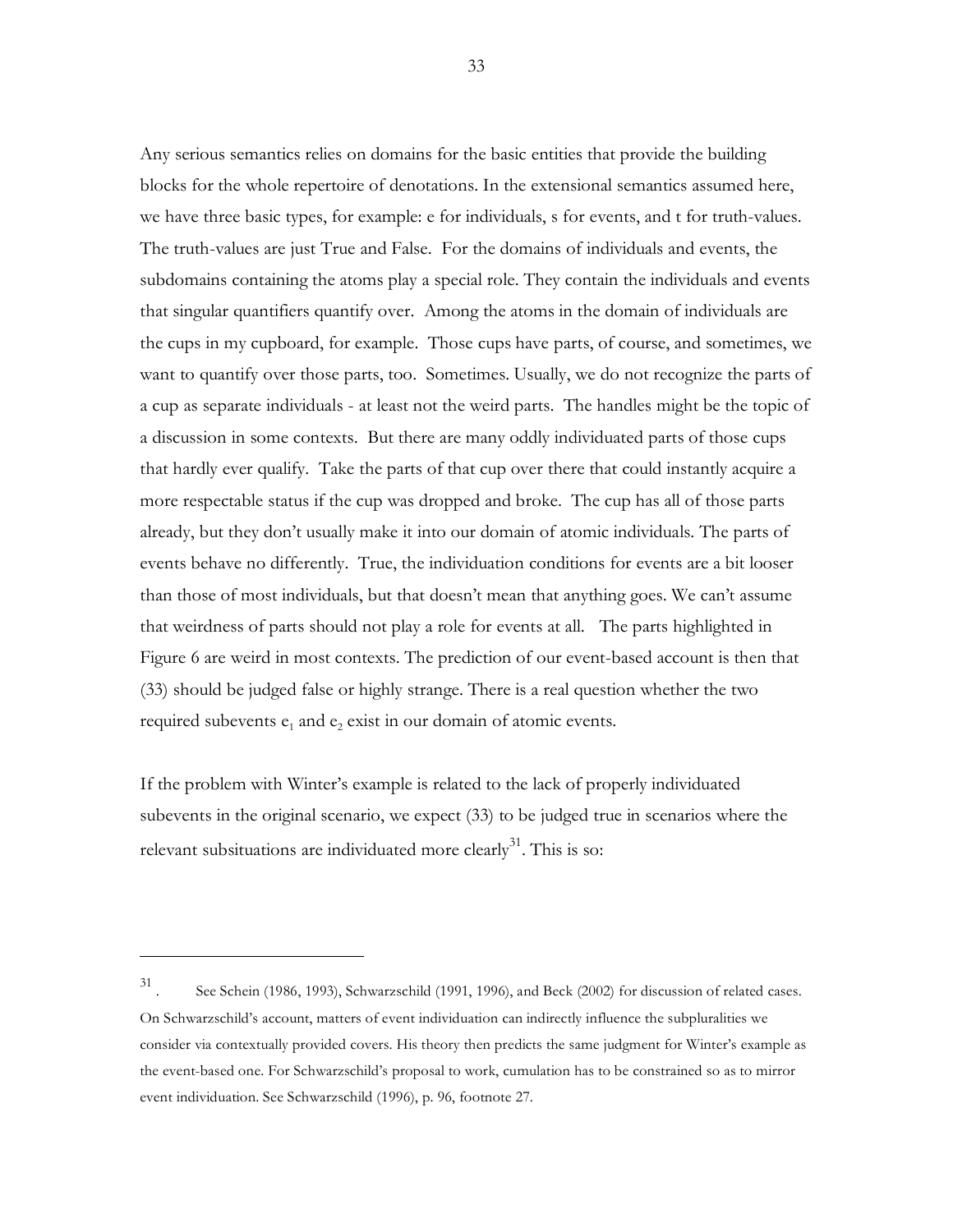



Sentence (33) is clearly true in the scenario of Figure (7). Rather than presenting a challenge to our account, Winter's example provides a surprising piece of support.

I conclude, then, that plural DPs are themselves sources of phrasal cumulativity - or more concretely, their higher [plural] features are (in the sense of Sauerland (2005)). Pluralizing their DP's sister node seems to be the only way for those features to be put to semantic use. Within an event semantics, a DP's sister node often denotes a relation between individuals and events. Consequently, judgments about the truth of sentences like (15) are bound to be sensitive to the individuation of events.

### **7. Conclusion and questions for further research**

It seems, then, that there are indeed at least two pluralization mechanisms at work in languages like English. One is Lexical Cumulativity, which seems to be universal. The other one is carried by the inflectional feature [plural]. I have argued that [plural] is always interpretable, and always denotes the cross-categorial ∗-operator. Moreover, I have suggested that [plural] always originates within a DP and pluralizes nominal or verbal projections, depending on whether it occupies a high or a low position within its DP. The low position provides access to a noun, the high position provides access to a verbal projection. A single inflectional feature can thus create subtle variations in the availability of distributive/cumulative interpretations, even within a single language. In the long run, the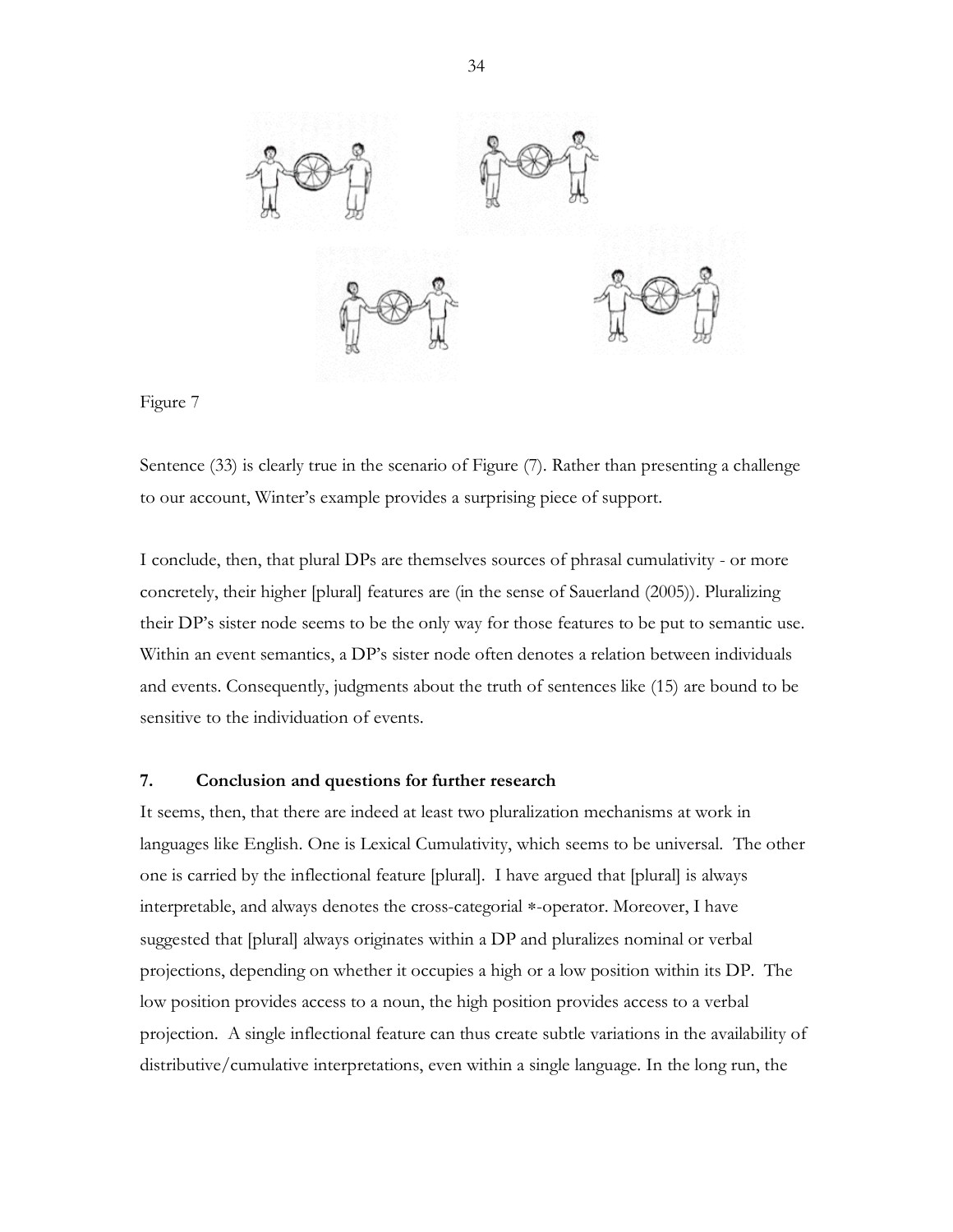behavior of [plural] in English might provide us with a general model of how essentially nominal features can provide operators for verbal projections.

While this study has focused on English, the results obtained generate expectations for other languages. Take the Chinese sentence in (35).

(35) Tamen mai-le yi-bu chezi. They buy-Asp one-CL car 'They bought a car.' Lin (1998), 201.

 $\overline{a}$ 

(35) only has a collective interpretation. "…the entire group of people denoted by *tamen* 'they' collectively bought a car."<sup>32</sup> For (35) to receive a distributive interpretation on the current account, its VP would have to be pluralized. This is expected to be impossible if DPs like *tamen* do not have a higher [plural] projection. If that projection is linked to agreement morphology, it is not necessarily available for all DPs that are semantically plural. To get a distributive interpretation for Chinese sentences like (35), the overt distributivity operator *dou* has to be used. In Chinese, then, *dou* is a carrier of the ∗-operator (Lin 1998, Yang 2001). If Chinese quantifiers generally quantify over pluralities, as Lin and Yang have argued, we expect *dou* to co-occur with quantifiers and create the distributivity effects that come with them. Those distributivity effects are not properties of the Chinese quantifiers themselves.

Natural languages are also known to have operators that exclusively pluralize properties of events. German *jeweils* is an example 33 . With the use of *jeweils*, we can again produce cumulative/distributive interpretations for sentences that do not have any plural DPs at all. Here is an example:

<sup>32</sup> . Lin 1998, 201. <sup>I</sup> am indebted to Jo-Wang Lin for reminding me of this fact.

<sup>33</sup> . Link (1998), chapter 5, Zimmermann (2002). See also the discussion of Chinese event classifiers in Yang (2001), and Matthewson (2000) on Salish.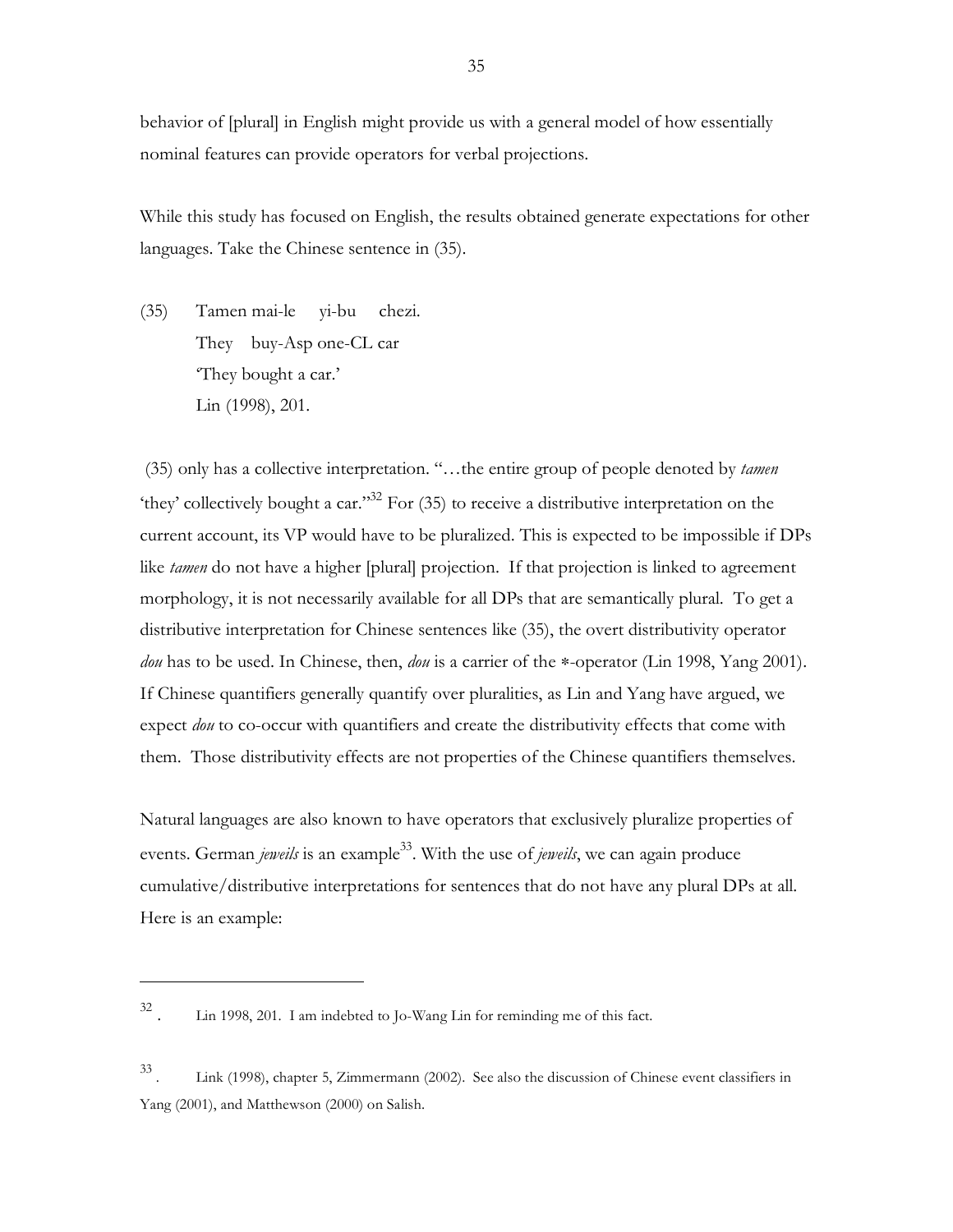(36) Eine Kanne Milch hat jeweils ein Pfund Käse produziert. One can milk has jeweils one pound cheese produced. 'On each occasion, one can of milk produced one pound of cheese.'

(36) is interpreted as talking about a situation that is the sum of multiple events where one can of milk produced one pound of cheese. *Jeweils* may thus be given the following interpretation, which is almost, but not quite, the denotation we posited for the iterativity/continuity component of durative adverbials.

(37)  $\lambda P_{\text{SUS}} \lambda e$  [e =  $\sigma e'$  [P(e') & e' < e] ]

The lesson from (35) and (36) is that crosslinguistically, phrasal plurality is not always linked to nominal [plural]. The feature [plural] does not have to be the one and only possible source of phrasal plurality, even in a language that also has [plural]. The exact source of phrasal plurality may thus not always be easy to determine for a given language. We may have to pay close attention to subtle differences between possible pluralization operations.

There is some indication that subject-distributivity is hard to get when the subject is left in a low position, as in the German sentence (38).

(38) Am Nebentisch rauchten vier Männer eine Zigarre. At+the next table smoked four men a cigar 'At the next table four men were smoking a cigar'

(38) strongly suggests that the four men were sharing a single cigar. Subjects sitting in low positions are also known to have different agreement properties in some languages, e.g. French *Il est arrivé des enfants* ('there is arrived children'). Maybe those low plural subjects also lack the higher [plural] projection, in which case they wouldn't be able to pluralize their sister constituent on the current account. The question is then why those sentences still show overt plural agreement in German. What exactly is the relation between [plural] and verbal agreement? I have to leave serious investigation of this issue to another occasion.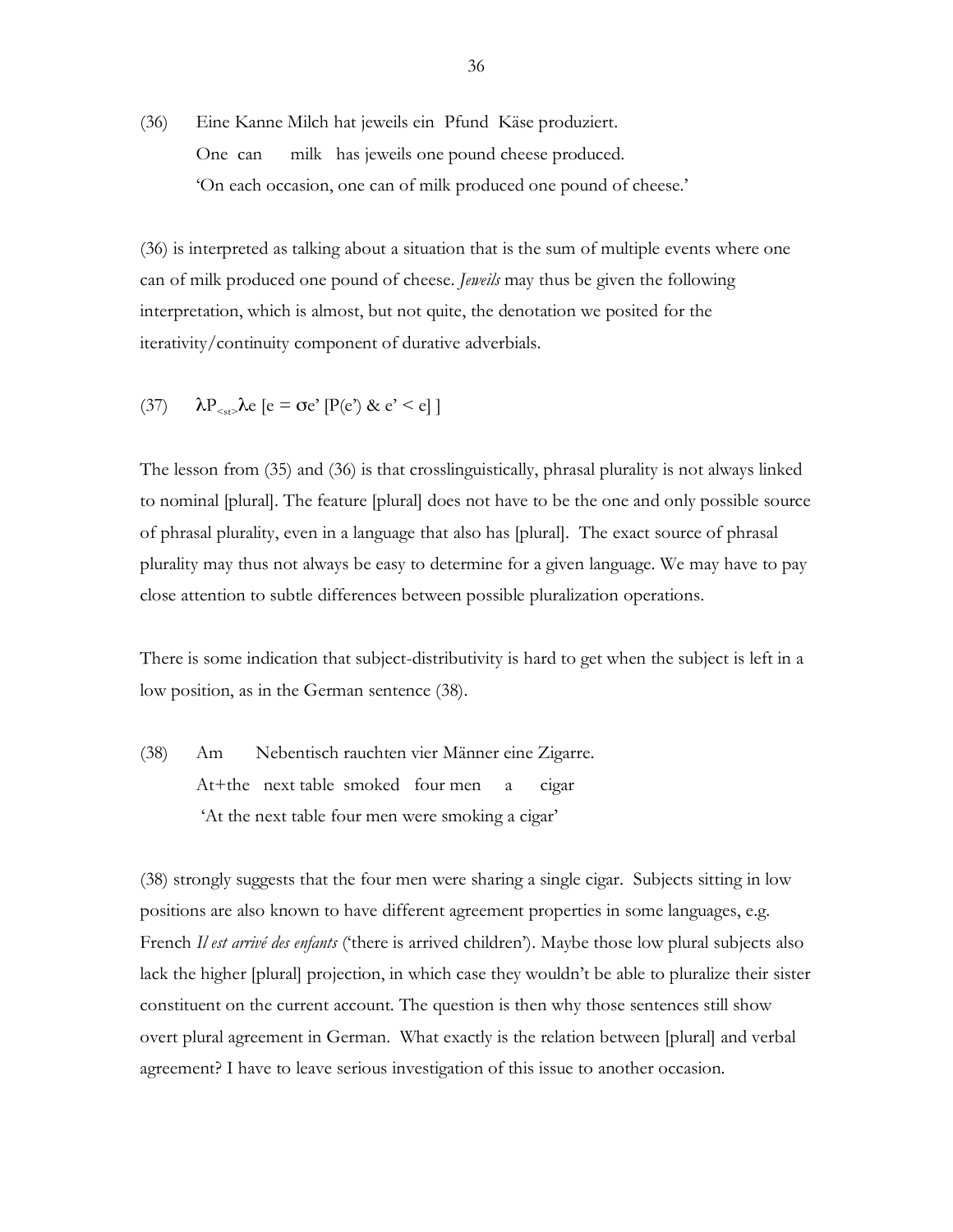#### **References**

- Aikhenvald, A. Y. (2003) Classifiers. A Typology of Noun Categorization Devices. Oxford, Oxford University Press.
- Beck, S. (1999) Plural Predication and Partitional Discourse. 12th Amsterdam Colloquium, University of Amsterdam.
- Beck, S. (2000) Star Operators. Episode 1: Defense of the Double Star. UMOP 23: Issues in Semantics. K. Kusumoto and E. Villalta. Amherst/Mass., GLSA, UMass Amherst.
- Beck, S. (2001) Reciprocals are Definites. Natural Language Semantics 9(1): 1-69.
- Beck, S. (2002). Event-Based Cumulation. Manuscript, University of Connecticut.
- Beck, S. and U. Sauerland (2000) Cumulation is needed: A Reply to Winter 2000. Natural Language Semantics 8(4): 349-371.
- Borer, H. (2005) In Name Only. Structuring Sense, Volume 1. Oxford, Oxford University Press.
- Carlson, G. N. (1977) Reference to Kinds in English, University of Massachusetts at Amherst Doctoral Dissertation.
- Chierchia, G. (1998) Reference to kinds across languages. Natural Language Semantics 6(4): 339-405.
- Cruse, D. A. (1986) Lexical Semantics. Cambridge, Cambridge University Press.
- Davidson, D. (1967) The Logical Form of Action Sentences. The Logic of Decision and Action. N. Rescher. Pittsburgh, University of Pittsburgh Press: 81-95.
- Geenhoven, V. v. (2004) For-Adverbials, Frequentative Aspect, and Pluractionality. Natural Language Semantics 12(2): 135 - 190.
- Greenberg, J. H. (1972) Numeral Classifiers and Substantival Number: Problems in the Genesis Type. Working Papers in Language Universals.
- Heim, I. and A. Kratzer (1998) Semantics in Generative Grammar. Oxford, Basil Blackwell.
- Kratzer, A. (1996) Severing the External Argument from its Verb. Phrase Structure and the Lexicon. J. Rooryck and L. Zaring. Dordrecht, Kluwer: 109-137.
- Kratzer, A. (2004) Telicity and the Meaning of Objective Case. The Syntax of Tense. J. Guéron and J. Lecarme. Cambridge/Mass., The MIT Press: 389 - 423.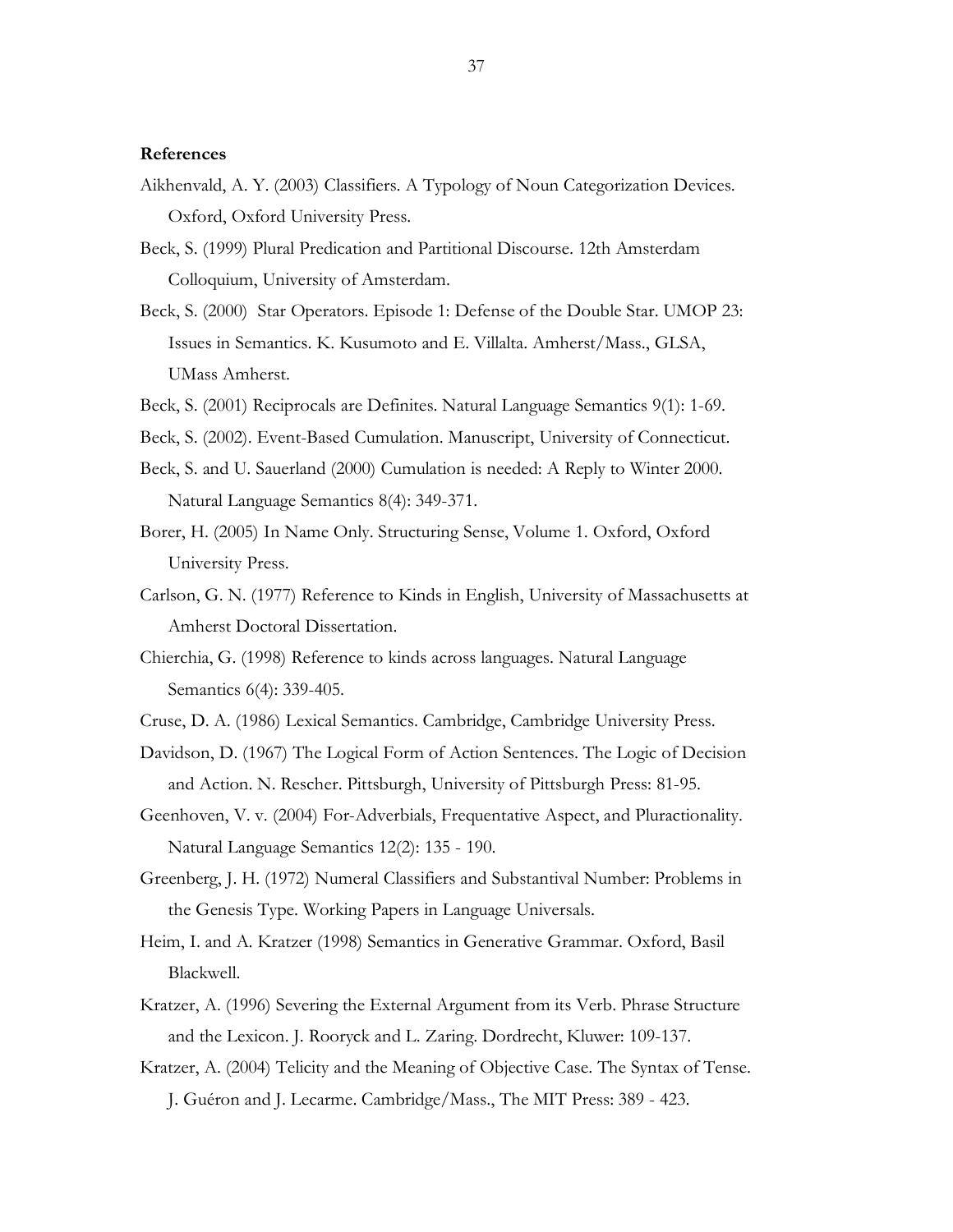- Kratzer, A. (In Press) Building Resultatives. Events in Syntax, Semantics, and Discourse. C. Maienborn and A. Wöllstein-Leisten. Tübingen, Niemeyer.
- Krifka, M. (1986) Nominalreferenz und Zeitkonstitution. Zur Semantik von Massentermen, Pluraltermen und Aspektklassen, Ludwig - Maximilians - Universität München.
- Krifka, M. (1987) Nominal Reference and Temporal Constitution. Proceedings of the Sixth Amsterdam Colloquium, Amsterdam, ITLI, University of Amsterdam.
- Krifka, M. (1992) Thematic Relations as Links Between Nominal Reference and Temporal Constitution. Lexical Matter. I. Sag and A. Szabolsci. Stanford, CSLI: 29-53.
- Krifka, M. (1995) Common Nouns: A Contrastive Analysis of Chinese and English. The Generic Book. G. N. Carlson and F. J. Pelletier. Chicago, The University of Chicago Press: 398-411.
- Krifka, M. (1998) The Origins of Telicity. Events in Grammar. S. Rothstein. Dordrecht, Kluwer Academic Publishers: 197-235.
- Kroch, A. S. (1974) The Semantics of Scope of English. MIT Doctoral Dissertation.
- Landman, F. (1989) Groups, Part 1 and Part 2. Linguistics and Philosophy 12: 559- 605, 723-744.
- Landman, F. (1996) Plurality. The Handbook of Contemporary Semantic Theory. S. Lappin. Oxford, Blackwell: 425-457.
- Landman, F. (2000) Events and Plurality. The Jerusalem Lectures. Dordrecht, Kluwer Academic Publishers.
- Lasersohn, P. (1988) A Semantics for Groups and Events. Ohio State University Doctoral Dissertation.
- Lasersohn, P. (1990) Group Action and Spatio-Temporal Proximity. Linguistics and Philosophy 13: 179-206.
- Lasersohn, P. (1995) Plurality, Conjunction and Events. Dordrecht, Kluwer Academic Publishers.
- Lin, J.-W. (1998) Distributivity in Chinese and its Implications. Natural Language Semantics 6(2): 201 - 243.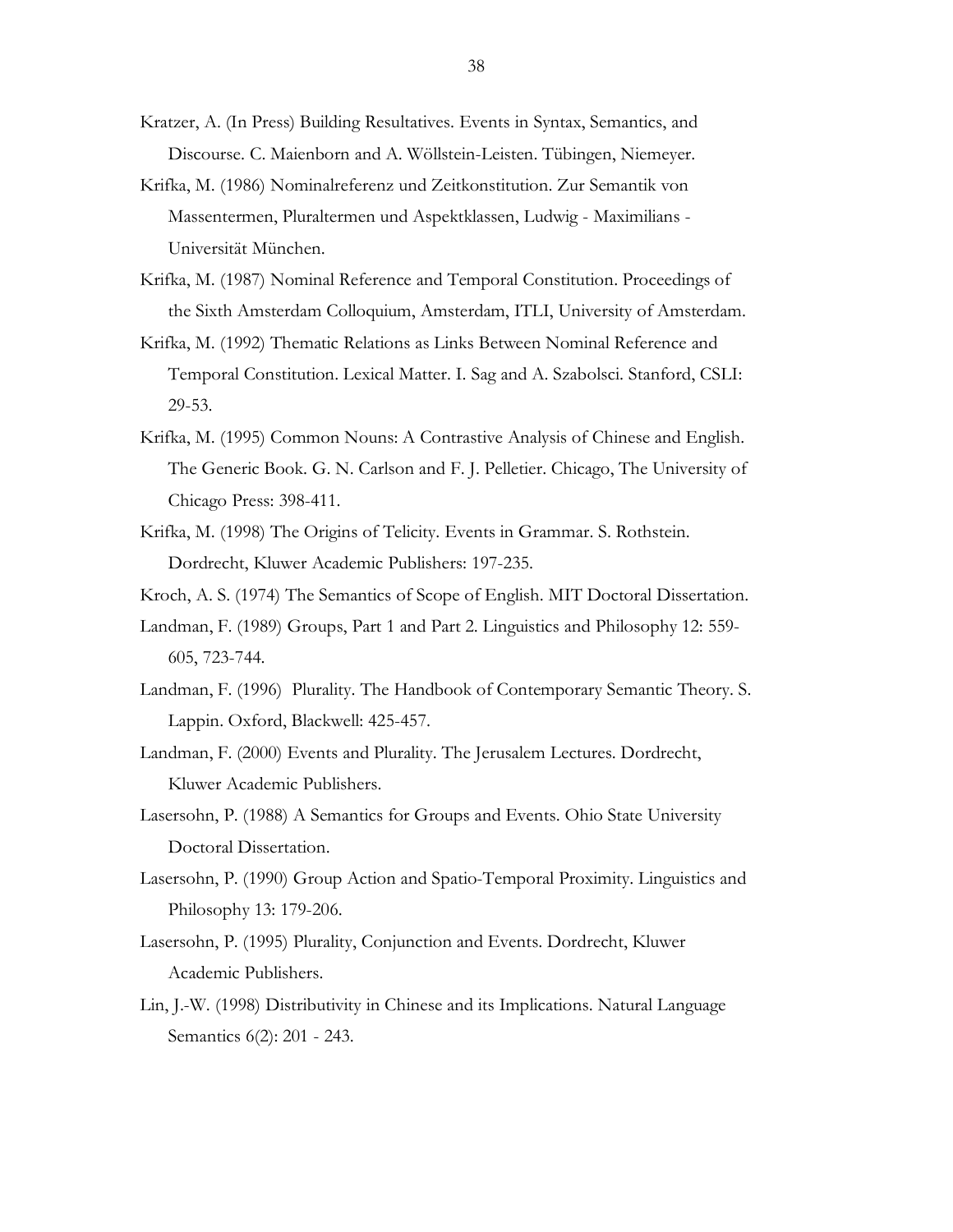- Link, G. (1983) The logical analysis of plurals and mass terms: A lattice-theoretic approach. Meaning, Use, and Interpretation of Language. R. B. e. al. Berlin, De Gruyter: 302-323.
- Marantz, A. (1984). On the Nature of Grammatical Relations. Cambridge/Mass., MIT Press.
- Matthewson, L. (2000) On Distributivity and Pluractionality. Proceedings of SALT X. B. Jackson and T. Matthews. Ithaca/N.Y., CLC Publications.
- Moltmann, F. (1996) Parts and Wholes in Semantics. Oxford, Oxford University Press.
- Morzycki, M. (2004) Modifier Interpretation and Functional Structure. University of Massachusetts Doctoral Dissertation.
- Müller, A. (2000) The Expression of Genericity in Brazilian Portuguese. UMOP 23: Issues in Semantics. K. Kusumoto and E. Villalta. Amherst/Mass., GLSA: 137- 154.
- Oh, Se-Rang (2001) Distributivity in an Event Semantics. Proceedings of SALT XI. R. Hastings, B. Jackson and Z. Zvolenszky. Ithaca/N.Y., CLC Publications.
- Pylkkänen, L. (2001) What applicative heads apply to. Proceedings of the 24th Annual Penn Linguistics Colloquium. M. Fox, A. Williams and E. Kaiser. Philadelphia, Department of Linguistics, University of Pennsylvania.
- Pylkkänen, L. (2002) Introducing Arguments. MIT Doctoral Dissertation.
- Rullmann, H. and A. Yu (2003) General Number and the Semantics and Pragmatics of Indefinite Bare Nouns in Mandarin Chinese. University of Calgary.
- Sanches, M. and L. Slobin (1973) Numeral Classifiers and Plural Marking: an Implicational Universal. Working Papers in Language Universals 11: 1 - 22.
- Sauerland, U. (1998) Plurals, Derived Predicates and Reciprocals. The Interpretative Tract. U. Sauerland and O. Percus. Cambridge/Mass., MIT Working Papers in Semantics. 25: 177-204.
- Sauerland, U., J. Anderssen, and K. Yatsushiro (2004) The Plural Involves Comparison. Tübingen Conference on Linguistic Evidence.
- Sauerland, Uli (2005) On the Semantic Markedness of Φ -Features. Manuscript, ZAS Berlin.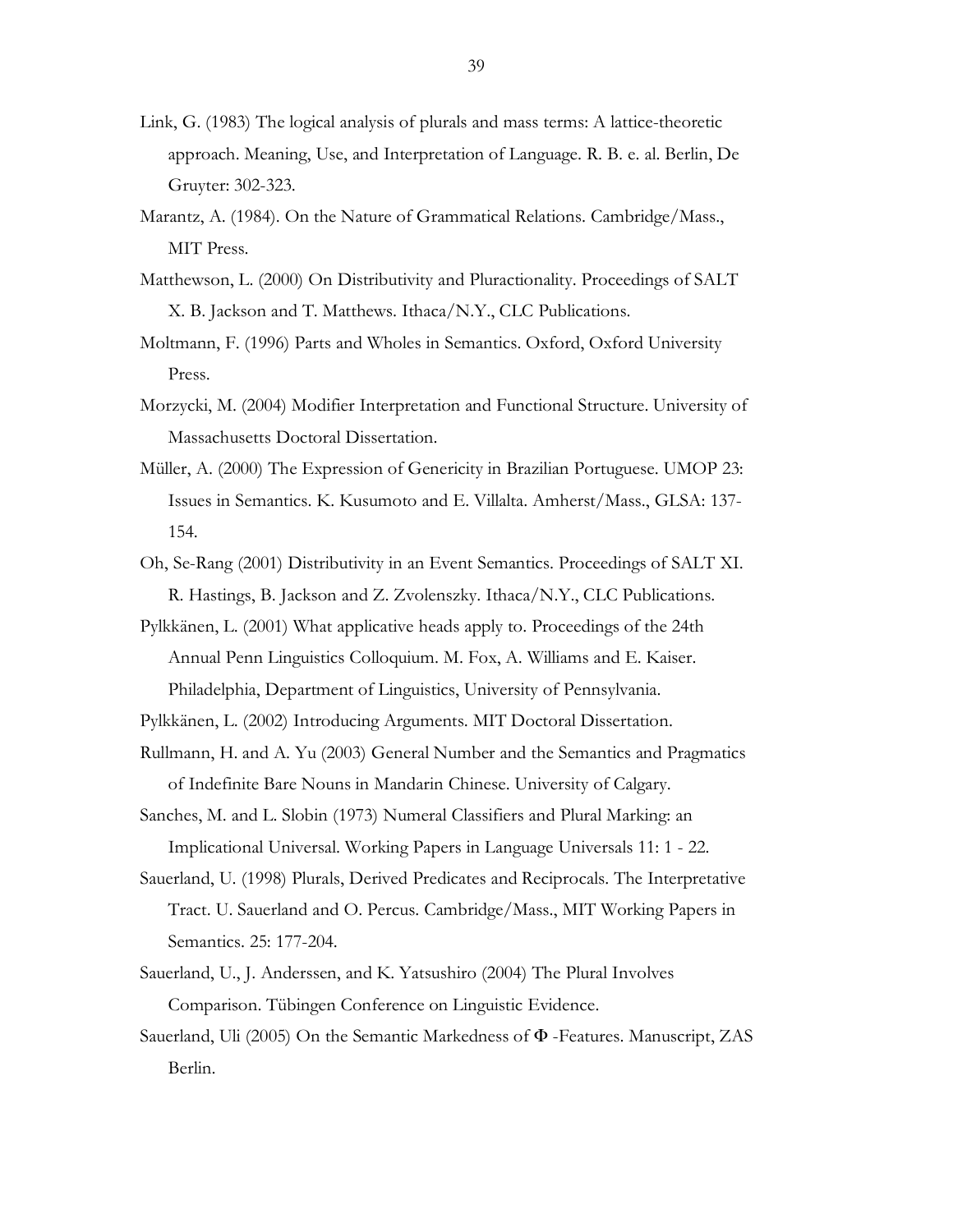- Scha, R. (1981) Distributive, Collective and Cumulative Quantification. Formal Methods in the Study of Language, Part 2, Mathematical Center Tracts 136. J. Groenendijk, T. Janssen and M. Stokhoff. Amsterdam, University of Amsterdam: 483-512.
- Scha, R. J. H. (1984) Distributive, Collective and Cumulative Quantification. Truth, Interpretation, and Information. J. Groenendijk, T. Janssen and M. Stokhof. Dordrecht, Foris: 131-158.
- Schein, B. (1986) Event Logic and the Interpretation of Plurals. MIT Doctoral Dissertation.
- Schein, B. (1993) Plurals and Events. Cambridge/Mass., MIT Press.
- Schwarzschild, R. (1990) Against Groups. Proceedings of the Seventh Amsterdam Colloquium. M. Stokhof and L. Torenvliet. Amsterdam, Institute for Logic, Language and Information, Universiteit van Amsterdam: 475-493.
- Schwarzschild, R. (1991) On the Meaning of Definite Plural Noun Phrases. University of Massachusetts Doctoral Dissertation.
- Schwarzschild, R. (1992) Types of Plural Individuals. Linguistic and Philosophy 15: 641-676.
- Schwarzschild, R. (1993-94) Plurals, Presuppositions, and Sources of Distributivity. Natural Language Semantics 2: 201-248.

Schwarzschild, R. (1996) Pluralities. Dordrecht, Kluwer Acadmic Publishers.

Sternefeld, W. (1998) Reciprocity and Cumulative Interpretation. Natural Language Semantics 6: 303-337.

- Winter, Y. (2000). "Distributivity and Dependency." Natural Language Semantics 8(1): 27-69.
- Yang, Rong (2001) Common Nouns, Classifiers, and Quantification in Chinese. Rutgers University Doctoral Dissertation.
- Zimmermann, M. (2002) Boys Buying Two Sausages Each. On the Syntax and Semantics of Distance Distributivity. University of Amsterdam Doctoral Dissertation.
- Zucchi, S. and M. White (2001) Twigs, Sequences and the Temporal Constitution of Predicates. Linguistics and Philosophy 24(2): 223-270.